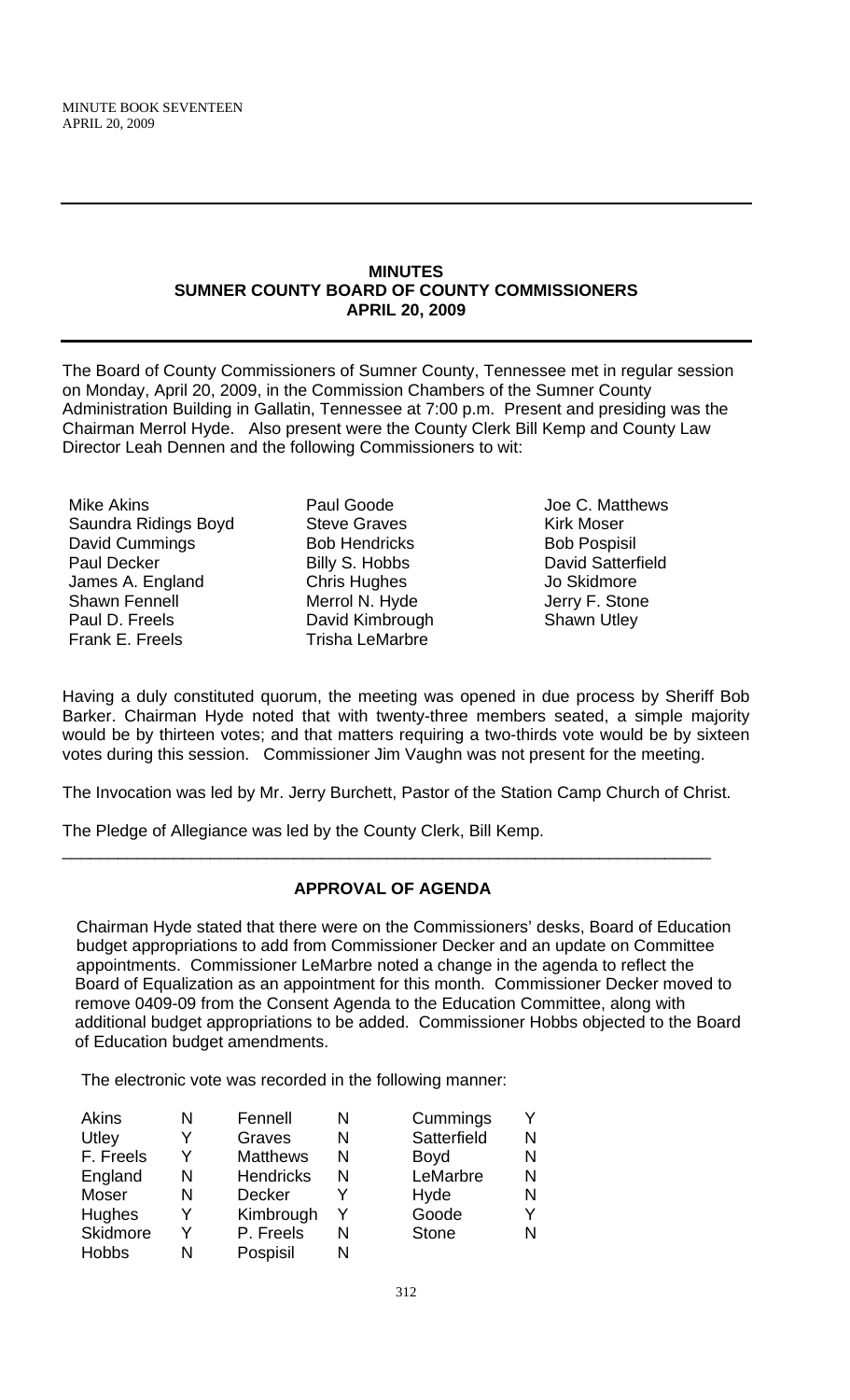AMEND Yes: 8 No: 15 Abs: 0 07:04 PM

Chairman Hyde declared the amendment to the Agenda failed to pass.

Without objection, Chairman Hyde added a five-minute presentation by the Assessor of Property. Upon motion by Commissioner Goode, seconded by Commissioner Moser, the Regular and Consent Agenda items with additions and changes were approved by unanimous vote of the body.

\_\_\_\_\_\_\_\_\_\_\_\_\_\_\_\_\_\_\_\_\_\_\_\_\_\_\_\_\_\_\_\_\_\_\_\_\_\_\_\_\_\_\_\_\_\_\_\_\_\_\_\_\_\_\_\_\_\_\_\_\_\_\_\_\_\_\_\_\_

 $\overline{\phantom{a}}$  , and the contribution of the contribution of the contribution of the contribution of the contribution of the contribution of the contribution of the contribution of the contribution of the contribution of the

#### **APPROVAL OF MINUTES**

The minutes for the meeting of this body held on March 16, 2009, and recorded in the office of the Clerk, Bill Kemp, were approved by voice vote after Commissioner Graves made the motion, seconded by Commissioner Akins. Commissioner Moser abstained from the vote.

### **RECOGNITION OF THE PUBLIC**

Chairman Hyde opened the floor to allow the public to speak concerning any matter on the agenda.

Jeff Hollins of 904B Lower Station Camp Creek Road reported that he was opposed to the road closing of Lower Station Camp Creek Road. He presented a petition of 881 concerned citizens, signers of the petition who asked that the road remain open and the speed limit increase.

Chairman Hyde recognized County Executive Anthony Holt who stated that an agreement had been worked out tentatively between property owners and the County to keep the road open and also construct a greenway. That will be finalized and bought back to the Highway Commission next month.

\_\_\_\_\_\_\_\_\_\_\_\_\_\_\_\_\_\_\_\_\_\_\_\_\_\_\_\_\_\_\_\_\_\_\_\_\_\_\_\_\_\_\_\_\_\_\_\_\_\_\_\_\_\_\_\_\_\_\_\_\_\_\_\_\_\_\_\_\_\_

With no one else wishing to speak, recognition of the public was closed.

#### **REPORT OF THE CHAIR**

Commissioner Stone read the following certificate of recognition into the record:

#### **A RESOLUTION HONORING THE BEECH HIGH SCHOOL BASKETBALL TEAM AND COACH DARRIN JOINES**

 **WHEREAS,** the Beech High School Basketball team led by Coach Darrin Joines and his outstanding coaching staff, David Woods, Alex Lamberth, Jeremy Story have completed their regular season of play with a remarkable record of twenty-nine wins and five losses and along the way becoming the Beech Holiday Tournament Champions, Gatlinburg Holiday Champions, 9-AAA Regular Season Champions, 9-AAA District Tournament Champions, 5- AAA Region Tournament Champions and State Tournament Quarterfinalists; and

**WHEREAS**, the Beech High School Basketball team played with pride and spirit and through their diligent efforts have brought honor to themselves, their school and Sumner County by their outstanding performances; and

**WHEREAS**, Matt Cowan, John Taylor and Reece Chamberlain were named Most Valuable Players in All-District Season; Tyler Brown, Steven Dorse, Reece Chamberlain, and John Taylor were named Most Valuable Players in 5-AAA All Tournament Team and along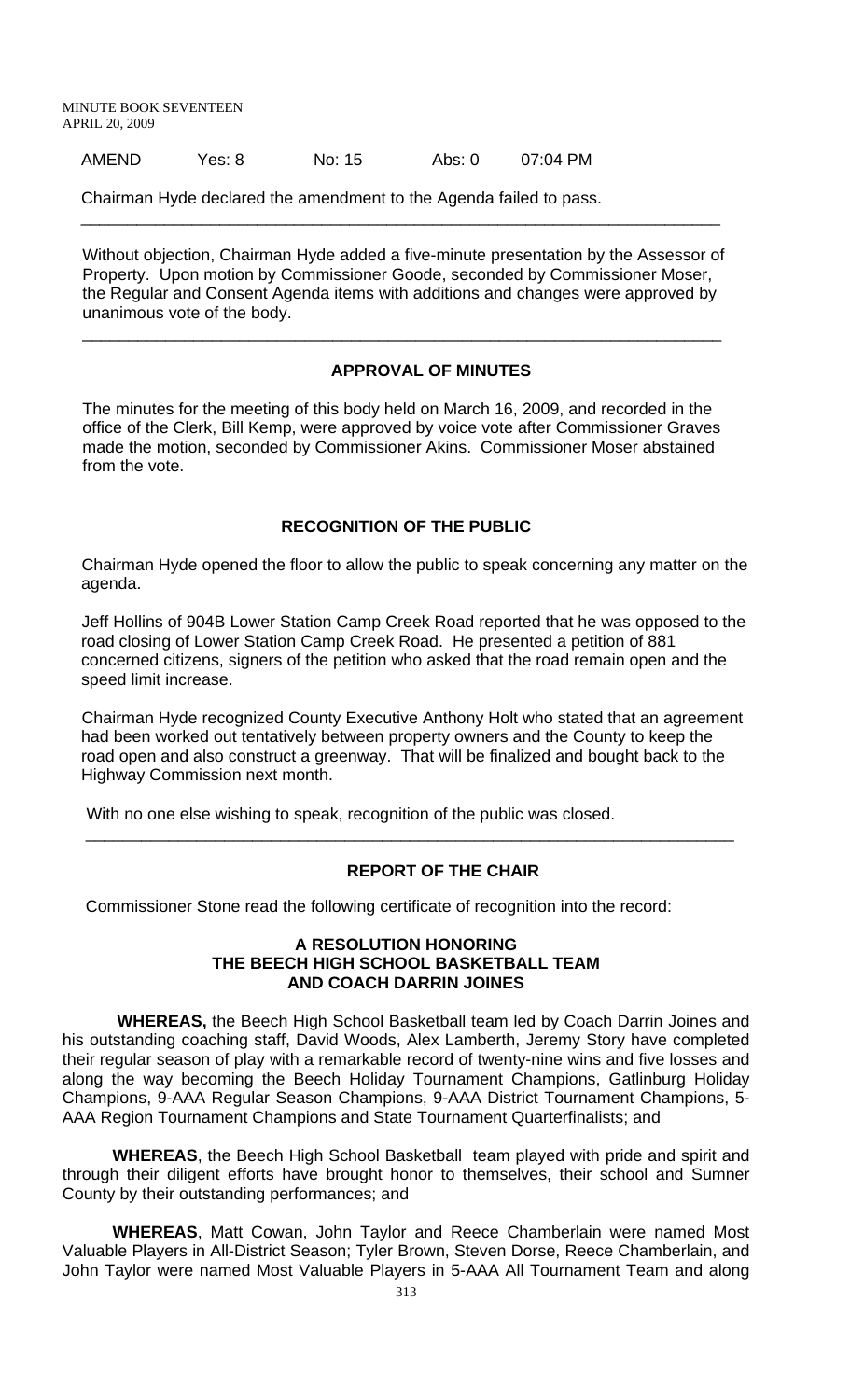with the other members Justin Allen, Seth Brown, Valentino Bryant, Nathan Hansen, Kyle Hood, Matthew Johnson, Toby Lee, Trevor Lovingood, Ethan Walker, and student assistant, Adam Mills played with pride and dignity and through their diligent efforts have demonstrated the benefits of hard work and dedication.

**NOW THEREFORE, BE IT RESOLVED** by the Sumner County Board of County Commissioners meeting in regular session on this the 20th day of April, 2009, that this body does hereby congratulate and commend the Beech High School Basketball team for their outstanding season; and

**BE IT FURTHER RESOLVED** that this resolution shall be spread on the minutes of this body and the Clerk is to furnish a copy of this resolution to the Beech High School Basketball team and Coach Darrin Joines.

Upon motion of Commissioner Stone, seconded by Commissioner Goode, the Commission voted to approve the resolution by unanimous voice vote of the body.

\_\_\_\_\_\_\_\_\_\_\_\_\_\_\_\_\_\_\_\_\_\_\_\_\_\_\_\_\_\_\_\_\_\_\_\_\_\_\_\_\_\_\_\_\_\_\_\_\_\_\_\_\_\_\_\_\_\_\_\_\_\_\_\_\_\_\_\_\_\_\_\_\_\_

\_\_\_\_\_\_\_\_\_\_\_\_\_\_\_\_\_\_\_\_\_\_\_\_\_\_\_\_\_\_\_\_\_\_\_\_\_\_\_\_\_\_\_\_\_\_\_\_\_\_\_\_\_\_\_\_\_\_\_\_\_\_\_\_\_\_\_\_\_\_\_\_\_

Commissioner Stone read the following certificate of recognition into the record:

#### **A RESOLUTION HONORING T.W. HUNTER MIDDLE SCHOOL FOOTBALL TEAM AND COACH RON HELTON**

 **WHEREAS,** the T.W. Hunter Middle School football team led by Coach Ron Helton had a remarkable season and for their efforts won the 2008 Sumner County Middle School Championship with a seven to zero record; and

**WHEREAS,** Coach Ron Helton was named the 2008 Sumner County Coach of the Year; Assistant Coaches Constance Hudgins, Anthony Hanson and Matt Cox; Robert Davis, Lincoln Kenitzer, Paul Kirby, Taylor Podany, Heath Johnson were named the all county team; Stephen Beech, Alec Meadows, Braxton Brinkley, and Sam Landrith were recognized as County Honorable Mention and along with team members Austin Linville, Tristan Presley, Colton Horstman, Derrick Chapman, Patrick Whittaker, Braden Smith, Parker Henry, Christopher Carroll, Jonathan Pilkington, Cody Hatfield, Dakota Diel, Trevor Fleming, Gage Hunt, Ben Murley, Andrew Russell, Joseph Broome, Johnny Cox, Austin Mundy, Matt Hanson, Connor Disbrow, Caleb McClanahan, Alex Yunker, Zac Grava, Jonathan Horne, Brent Cross, Tyler Iverson, Philip Baites, Jesse Bloodworth, Cosmin Petrescu, Zack Knight, Josh Phillips, Casen Cunneback, Austin Ballantine, Jacob Hageman, Josh Brewer, Dakota Schroeder, Dane Peoples, Luke Barnes, Dakota Wink, Tyler Hampsey, and managers Shelby Willis, Nicole Kirby, Ashley Podany, and Faith Rollins and the entire team have exhibited diligent effort and hard work and through their efforts have been an inspiration to others and have brought honor to themselves, their school and this county; and

**WHEREAS,** T.W. Hunter Middle School football team played with pride and power and should all be commended for their endeavors.

**NOW, THEREFORE BE IT RESOLVED** by the Sumner County Board of County Commissioners meeting in regular session on this the 20th day of April, 2009, that this body does hereby congratulate T.W. Hunter Middle School football team and Coach Ron Helton for their outstanding season; and

**BE IT FURTHER RESOLVED** that this resolution is to be spread on the minutes of this body and the Clerk is to furnish a copy of this resolution to T.W. Hunter Middle School football team and Coach Ron Helton.

\_\_\_\_\_\_\_\_\_\_\_\_\_\_\_\_\_\_\_\_\_\_\_\_\_\_\_\_\_\_\_\_\_\_\_\_\_\_\_\_\_\_\_\_\_\_\_\_\_\_\_\_\_\_\_\_\_\_\_\_\_\_\_\_\_\_\_\_\_\_\_\_\_\_

Upon motion of Commissioner Stone, seconded by Commissioner Freels, the Commission voted to approve the resolution by unanimous voice vote of the body.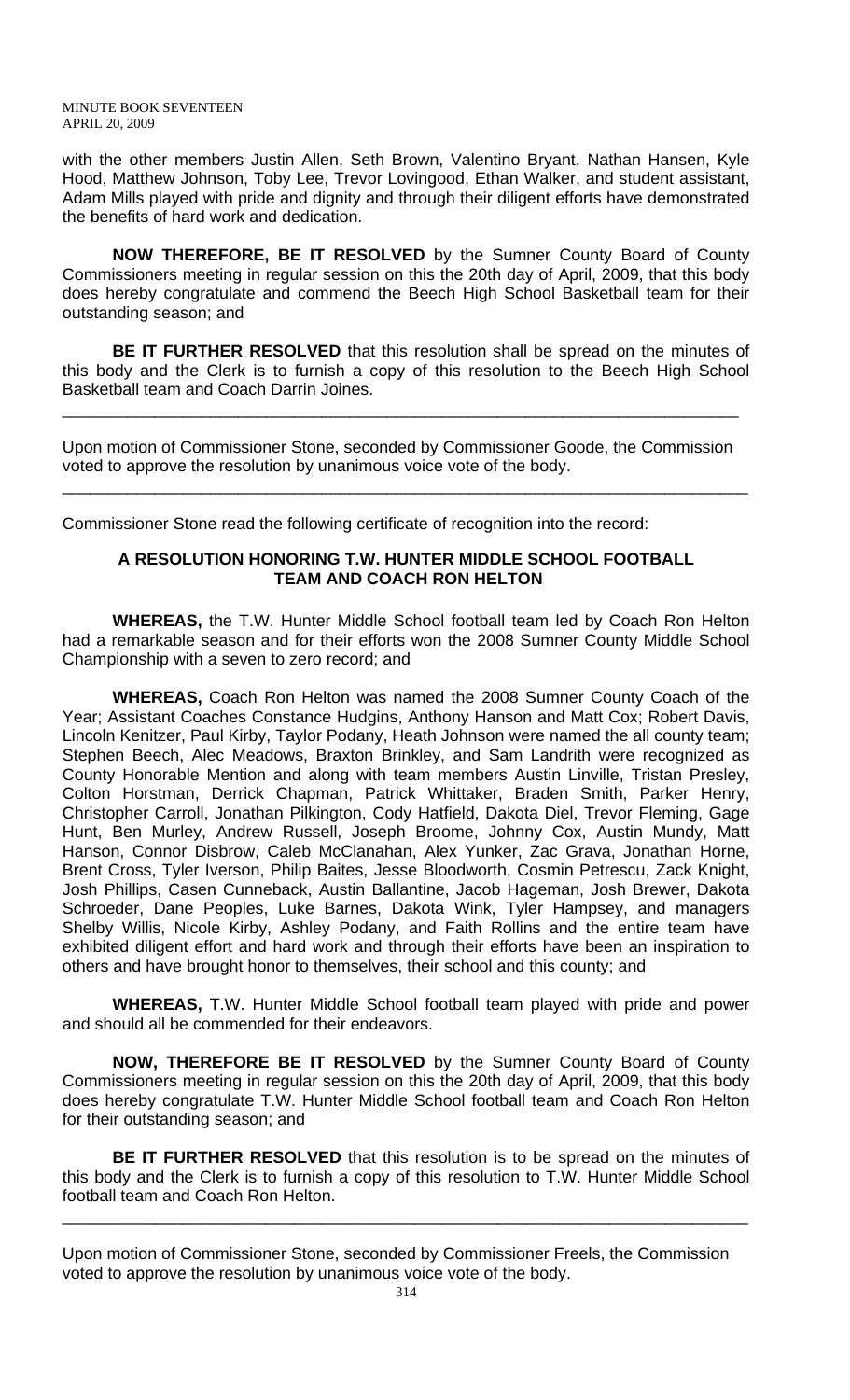Commissioner Pospisil read the following certificate of recognition into the record:

#### **A RESOLUTION HONORING THE WHITE HOUSE HIGH SCHOOL CHEERLEADERS AND COACH DAWN WALTERS**

\_\_\_\_\_\_\_\_\_\_\_\_\_\_\_\_\_\_\_\_\_\_\_\_\_\_\_\_\_\_\_\_\_\_\_\_\_\_\_\_\_\_\_\_\_\_\_\_\_\_\_\_\_\_\_\_\_\_\_\_\_\_\_\_\_\_\_\_\_\_\_\_\_

 **WHEREAS,** the White House High School Cheerleaders sponsored by Coach Dawn Walters recently competed in Level 3 Small Varsity Team Division and walked away with First Place and the National Champion Title; and

**WHEREAS,** the White House High School Cheerleaders as a team as well as its individual members have distinguished themselves by their enthusiasm and outstanding efforts; and

 **WHEREAS,** Savannah Hagewood, Jordan Levering, Raven Broadrick, Glenna Eddy, Ashley Hall, Taylor Kirby, Taylor Coley, Ashley Clark, Amy Gee, Shelby Pegram, Alivia Akers, Mary Fitzgerald, Jessie Kirkpatrick, Morgan Buttrey, Morgan Wair, Melanie Wiley have practiced hard, strived for perfection and for their outstanding efforts have brought honor not only to themselves, but their school and this County.

**NOW, THEREFORE BE IT RESOLVED** by the Sumner County Board of County Commissioners meeting in regular session on this the  $20<sup>th</sup>$  day of April, 2009, that this body does hereby congratulate the White House High School Cheerleaders and Coach Dawn Walters; and

**BE IT FURTHER RESOLVED** that this resolution is to be spread on the minutes of this body and a copy of this resolution is to be provided to the White House High School Cheerleaders and Coach Dawn Walters.

\_\_\_\_\_\_\_\_\_\_\_\_\_\_\_\_\_\_\_\_\_\_\_\_\_\_\_\_\_\_\_\_\_\_\_\_\_\_\_\_\_\_\_\_\_\_\_\_\_\_\_\_\_\_\_\_\_\_\_\_\_\_\_\_\_\_\_\_\_\_\_\_\_\_

Upon motion of Commissioner Pospisil, seconded by Commissioner Hobbs, the Commission voted to approve the resolution by unanimous voice vote of the body.

\_\_\_\_\_\_\_\_\_\_\_\_\_\_\_\_\_\_\_\_\_\_\_\_\_\_\_\_\_\_\_\_\_\_\_\_\_\_\_\_\_\_\_\_\_\_\_\_\_\_\_\_\_\_\_\_\_\_\_\_\_\_\_\_\_\_\_\_\_\_\_\_

Commissioner Matthews read the following certificate of recognition into the record:

# **A RESOLUTION HONORING THE SUMNER COUNTY DRUG COURT**

**WHEREAS,** the Sumner County Drug Court was started by Judge Jones and Judge Wheatcraft in February of 2002 andthe drug court movement has grown from a dozen original drug courts to a statewide phenomenon that helps all committees; and

 **WHEREAS,** Sumner County Drug Court has been repeatedly honored and commended for its pioneering efforts, resourceful and creative commitment to the program and novel approach to helping the people it serves; and

**WHEREAS,** the Sumner County Drug Court consisting of Judge Gay, Judge Hunter, Attorney General Ray Whitley, David Doyle, Tracye Bryant, Louie Miranda, John Merryman, Jane Murray, Russ Cheatham, Jay Fitts, and Renie Brown have demonstrated the hard work and dedication necessary to make a successful program and it be appropriate that we recognize each person for his or her diligent service and dedication to the citizens of Sumner County.

**NOW, THEREFORE, BE IT RESOLVED** by the Sumner County Board of County Commissioners meeting in regular session on this the  $20<sup>th</sup>$  day of April, 2009, that this body hereby expresses its appreciation for the many years of service and dedication of the Sumner County Drug Court and this body urges all the citizens of Sumner County to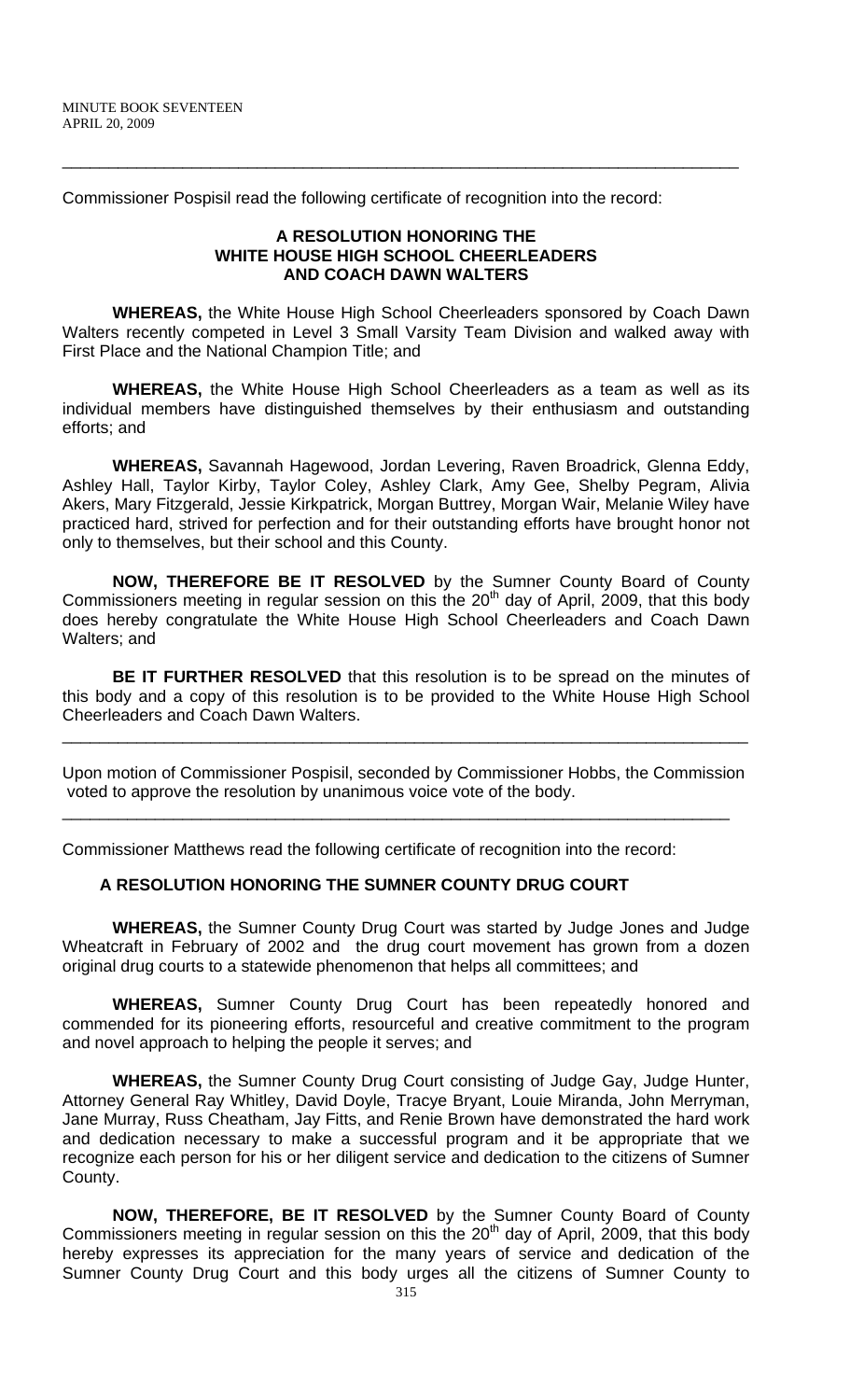acknowledge the accomplishments and contributions made by the Sumner County Drug Court; and

**BE IT FURTHER RESOLVED** that this resolution shall be spread on the minutes of this body so as to make it a permanent part of the records of this body and the Clerk is to furnish a copy of this resolution to each member of the Sumner County Drug Court.

Upon motion of Commissioner Matthews, seconded by Commissioner Fennell, the Commission voted to approve the resolution by unanimous voice vote of the body.

\_\_\_\_\_\_\_\_\_\_\_\_\_\_\_\_\_\_\_\_\_\_\_\_\_\_\_\_\_\_\_\_\_\_\_\_\_\_\_\_\_\_\_\_\_\_\_\_\_\_\_\_\_\_\_\_\_\_\_\_\_\_\_\_\_\_\_\_\_\_\_\_

Commissioner Boyd read the following certificate of recognition into the record:

\_\_\_\_\_\_\_\_\_\_\_\_\_\_\_\_\_\_\_\_\_\_\_\_\_\_\_\_\_\_\_\_\_\_\_\_\_\_\_\_\_\_\_\_\_\_\_\_\_\_\_\_\_\_\_\_\_\_\_\_\_\_\_\_

#### **A RESOLUTION HONORING JONATHAN GARROTT DRIVER**

**WHEREAS,** Mr. Jonathan Garrott Driver has been involved in scouting since the 4<sup>th</sup> grade; and now has completed all requirements for earning his rank as an Eagle Scout; and

**WHEREAS**, Jonathan Garrott Driver is a senior at Gallatin High School and serves on the student council and yearbook committee; and

**WHEREAS**, Jonathan Garrott Driver represents the future leadership of our county and is a positive role model for all persons; and

**WHEREAS,** Jonathan Garrott Driver, through his participation in community and school projects and his diligent work and outstanding efforts, has brought honor, not only to himself, but to his school and community and represents the future leadership of our county.

**NOW, THEREFORE BE IT RESOLVED** by the Sumner County Board of County Commissioners meeting in regular session on this the  $20<sup>th</sup>$  day of April, 2009, that this body does hereby congratulate and commend Mr. Jonathan Garrott Driver for his outstanding achievements; and

**BE IT FURTHER RESOLVED** that this resolution shall be spread on the minutes of this body and the Clerk is to furnish a copy of this resolution to Mr. Jonathan Garrott Driver.

\_\_\_\_\_\_\_\_\_\_\_\_\_\_\_\_\_\_\_\_\_\_\_\_\_\_\_\_\_\_\_\_\_\_\_\_\_\_\_\_\_\_\_\_\_\_\_\_\_\_\_\_\_\_\_\_\_\_\_\_\_\_\_\_\_\_\_\_\_\_\_\_\_

Upon motion of Commissioner Boyd, seconded by Commissioner Hendricks, the Commission voted to approve the resolution by unanimous voice vote of the body.

\_\_\_\_\_\_\_\_\_\_\_\_\_\_\_\_\_\_\_\_\_\_\_\_\_\_\_\_\_\_\_\_\_\_\_\_\_\_\_\_\_\_\_\_\_\_\_\_\_\_\_\_\_\_\_\_\_\_\_\_\_\_\_\_\_\_\_\_\_\_\_\_\_\_

Commissioner Akins read the following certificate of recognition into the record:

## **A RESOLUTION HONORING MORGAN BYRD**

**WHEREAS,** Morgan Byrd a seventh grader at Westmoreland Middle School placed second in the Westmoreland Middle School Spelling Bee; and

 **WHEREAS,** Morgan went on to place second in the County Spelling Bee and seventh in the Middle Tennessee Regional Spelling Bee; and

**WHEREAS,** Morgan's accomplishments, brought honor to himself, his school and our county and his efforts are an inspiration to all and he should be commended for his hard work and dedication.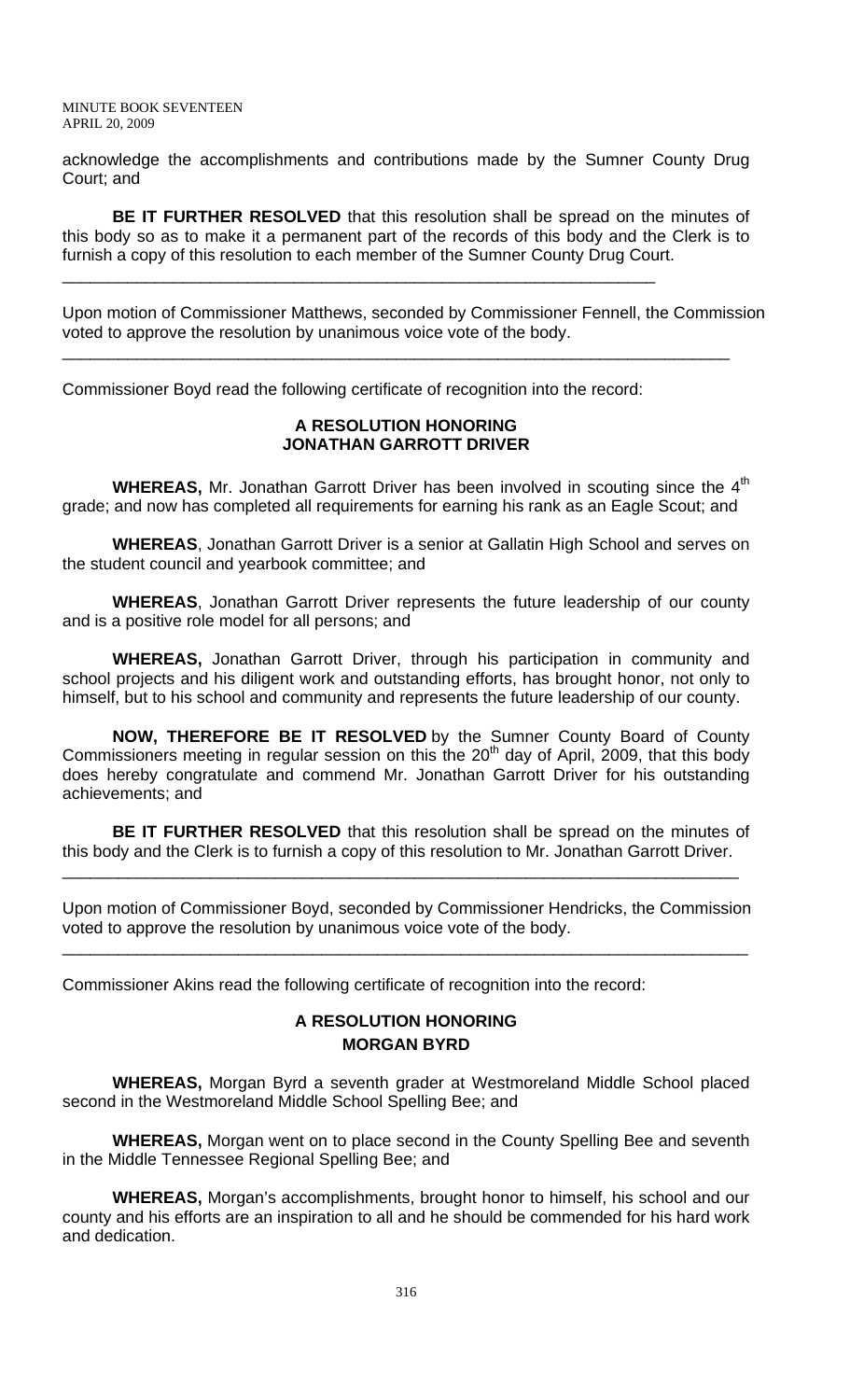**NOW, THEREFORE BE IT RESOLVED** by the Sumner County Board of County Commissioners meeting in regular session on this the 20th day of April, 2009 that this body does hereby congratulate Morgan Byrd for his outstanding achievements; and

**BE IT FURTHER RESOLVED** that this resolution shall be spread on the minutes of this body and the Clerk is to furnish a copy of this resolution to Mr. Morgan Byrd.

\_\_\_\_\_\_\_\_\_\_\_\_\_\_\_\_\_\_\_\_\_\_\_\_\_\_\_\_\_\_\_\_\_\_\_\_\_\_\_\_\_\_\_\_\_\_\_\_\_\_\_\_\_\_\_\_\_\_\_\_\_\_\_\_\_\_\_\_\_\_\_\_\_

Upon motion of Commissioner Akins, seconded by Commissioner Fennell, the Commission voted to approve the resolution by unanimous voice vote of the body.

\_\_\_\_\_\_\_\_\_\_\_\_\_\_\_\_\_\_\_\_\_\_\_\_\_\_\_\_\_\_\_\_\_\_\_\_\_\_\_\_\_\_\_\_\_\_\_\_\_\_\_\_\_\_\_\_\_\_\_\_\_\_\_\_\_\_\_\_\_\_\_\_\_

Commissioner Fennell read the following certificate of recognition into the record:

# **A RESOLUTION HONORING MICHAEL BYRD**

**WHEREAS,** Michael Byrd a seventh grader at Westmoreland Middle School after a hard won competition, was named spelling bee champion at Westmoreland Middle School; and

 **WHEREAS,** Michael went on to place sixth in the County Spelling Bee and placed first in the Jr. Beta Club State Spelling Bee and will go on to compete at the National Level in Orlando, Florida; and

**WHEREAS,** Michael's accomplishments, brought honor to himself, his school and our county and his efforts are an inspiration to all and he should be commended for his hard work and dedication.

 **NOW, THEREFORE BE IT RESOLVED** by the Sumner County Board of County Commissioners meeting in regular session on this the 20th day of April, 2009 that this body does hereby congratulate Michael Byrd for his outstanding achievements; and

**BE IT FURTHER RESOLVED** that this resolution shall be spread on the minutes of this body and the Clerk is to furnish a copy of this resolution to Mr. Michael Byrd.

\_\_\_\_\_\_\_\_\_\_\_\_\_\_\_\_\_\_\_\_\_\_\_\_\_\_\_\_\_\_\_\_\_\_\_\_\_\_\_\_\_\_\_\_\_\_\_\_\_\_\_\_\_\_\_\_\_\_\_\_\_\_\_\_\_\_\_\_\_\_\_\_\_

Upon motion of Commissioner Fennell, seconded by Commissioner Akins, the Commission voted to approve the resolution by unanimous voice vote of the body.

\_\_\_\_\_\_\_\_\_\_\_\_\_\_\_\_\_\_\_\_\_\_\_\_\_\_\_\_\_\_\_\_\_\_\_\_\_\_\_\_\_\_\_\_\_\_\_\_\_\_\_\_\_\_\_\_\_\_\_\_\_\_\_\_\_\_\_\_\_\_\_\_\_

Commissioner Decker read the following certificate of recognition into the record:

### **A RESOLUTION HONORING KEVIN KEY**

**WHEREAS,** Mr. Kevin Key a student at Hawkins Middle School was the first place winner of the overall Sumner County Spelling Bee; and

 **WHEREAS,** Kevin participated in the regional competition, which was held at Belmont University, where he tied for  $6<sup>th</sup>$  place in a field of 34 of the best spellers in the state; and

**WHEREAS,** by his accomplishments, Kevin has brought honor upon himself, his school, and our county; and

**WHEREAS,** Kevin should be commended for his hard work and is a positive attitude which serves as encouragement to others.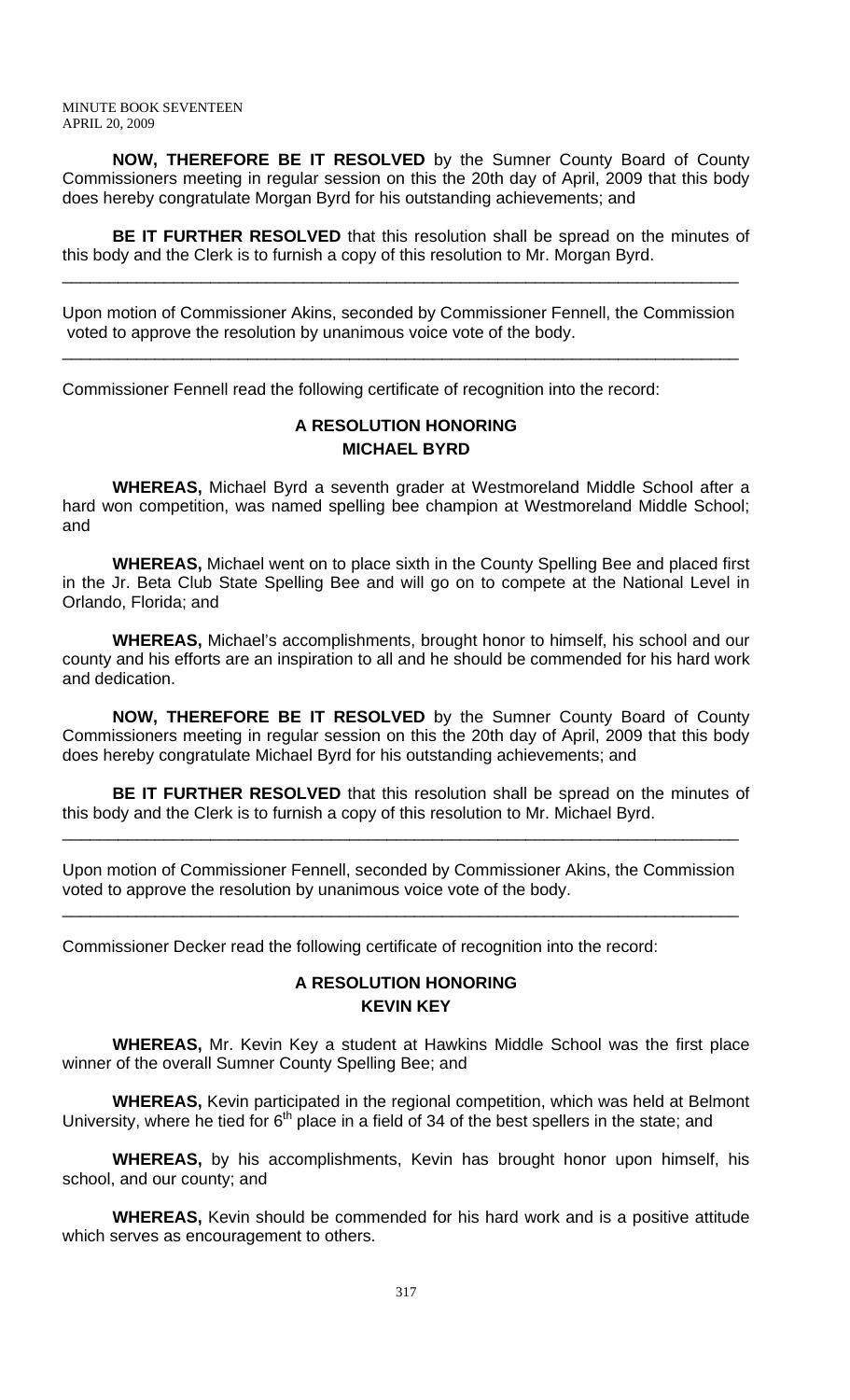**NOW, THEREFORE BE IT RESOLVED** by the Sumner County Board of County Commissioners meeting in regular session on this the 20th day of April, 2009 that this body does hereby congratulate Kevin Key for his outstanding achievement; and

**BE IT FURTHER RESOLVED** that this resolution shall be spread on the minutes of this body and the Clerk is to furnish a copy of this resolution to Mr. Kevin Key.

\_\_\_\_\_\_\_\_\_\_\_\_\_\_\_\_\_\_\_\_\_\_\_\_\_\_\_\_\_\_\_\_\_\_\_\_\_\_\_\_\_\_\_\_\_\_\_\_\_\_\_\_\_\_\_\_\_\_\_\_\_\_\_\_\_\_\_\_\_\_\_\_\_\_

Upon motion of Commissioner Decker, seconded by Commissioner Hyde, the Commission voted to approve the resolution by unanimous voice vote of the body.

\_\_\_\_\_\_\_\_\_\_\_\_\_\_\_\_\_\_\_\_\_\_\_\_\_\_\_\_\_\_\_\_\_\_\_\_\_\_\_\_\_\_\_\_\_\_\_\_\_\_\_\_\_\_\_\_\_\_\_\_\_\_\_\_\_\_\_\_\_\_\_\_\_\_

Commissioner Hobbs read the following certificate of recognition into the record:

## **A RESOLUTION HONORING MR. BENNY BILLS**

 **WHEREAS,** Mr. Benny Bills, the Sumner County Director of Schools has been honored by being named Administrator of the Year by the Tennessee Education Association; and

**WHEREAS,** Mr. Bills has been an educator for nearly 50 years during which time he has served as a teacher, principal, and administrator, where he has been known for his leadership, advocacy and community engagements; and

**WHEREAS,** Mr. Bills has worked hard to build bridges between teachers, administrators, parents and citizens of Sumner County and tireless toiled to make Sumner County the best school district in Middle Tennessee; and

**WHEREAS,** Benny Bills is to be commended and recognized for his diligent service and dedication to the citizens of Sumner County; and

**NOW, THEREFORE BE IT RESOLVED** by the Sumner County Board of County Commissioners meeting in regular session on this the  $20<sup>th</sup>$  day of April, 2009, that this body does hereby express its appreciation and gratitude for the many years of service and dedication of Mr. Benny Bills and this body urges all the citizens of Sumner County to acknowledge the accomplishments and contributions made by Mr. Benny Bills to Sumner County; and

**BE IT FURTHER RESOLVED** that this resolution shall be spread on the minutes of this body and the Clerk is to furnish a copy of this resolution to Mr. Benny Bills.

\_\_\_\_\_\_\_\_\_\_\_\_\_\_\_\_\_\_\_\_\_\_\_\_\_\_\_\_\_\_\_\_\_\_\_\_\_\_\_\_\_\_\_\_\_\_\_\_\_\_\_\_\_\_\_\_\_\_\_\_\_\_\_\_\_\_\_\_\_\_\_\_\_

\_\_\_\_\_\_\_\_\_\_\_\_\_\_\_\_\_\_\_\_\_\_\_\_\_\_\_\_\_\_\_\_\_\_\_\_\_\_\_\_\_\_\_\_\_\_\_\_\_\_\_\_\_\_\_\_\_\_\_\_\_\_\_\_\_\_\_\_\_\_\_\_\_

Upon motion of Commissioner Hendricks, seconded by Commissioner England, the Commission voted to approve the resolution by unanimous voice vote of the body.

Commissioner LeMarbre read the following certificate of recognition into the record:

# **A RESOLUTION HONORING JOHN JENKINS**

**WHEREAS,** Mr. John Jenkins, a senior at Station Camp High School has been recognized as one of the top 15 all-time basketball scorers in the State of Tennessee, with more than 3,200 points in his high school career; and

 **WHEREAS,** Mr. Jenkins, during his high school basketball career has won two Tennessee Secondary School Athletic Association Mr. Basketball Awards along with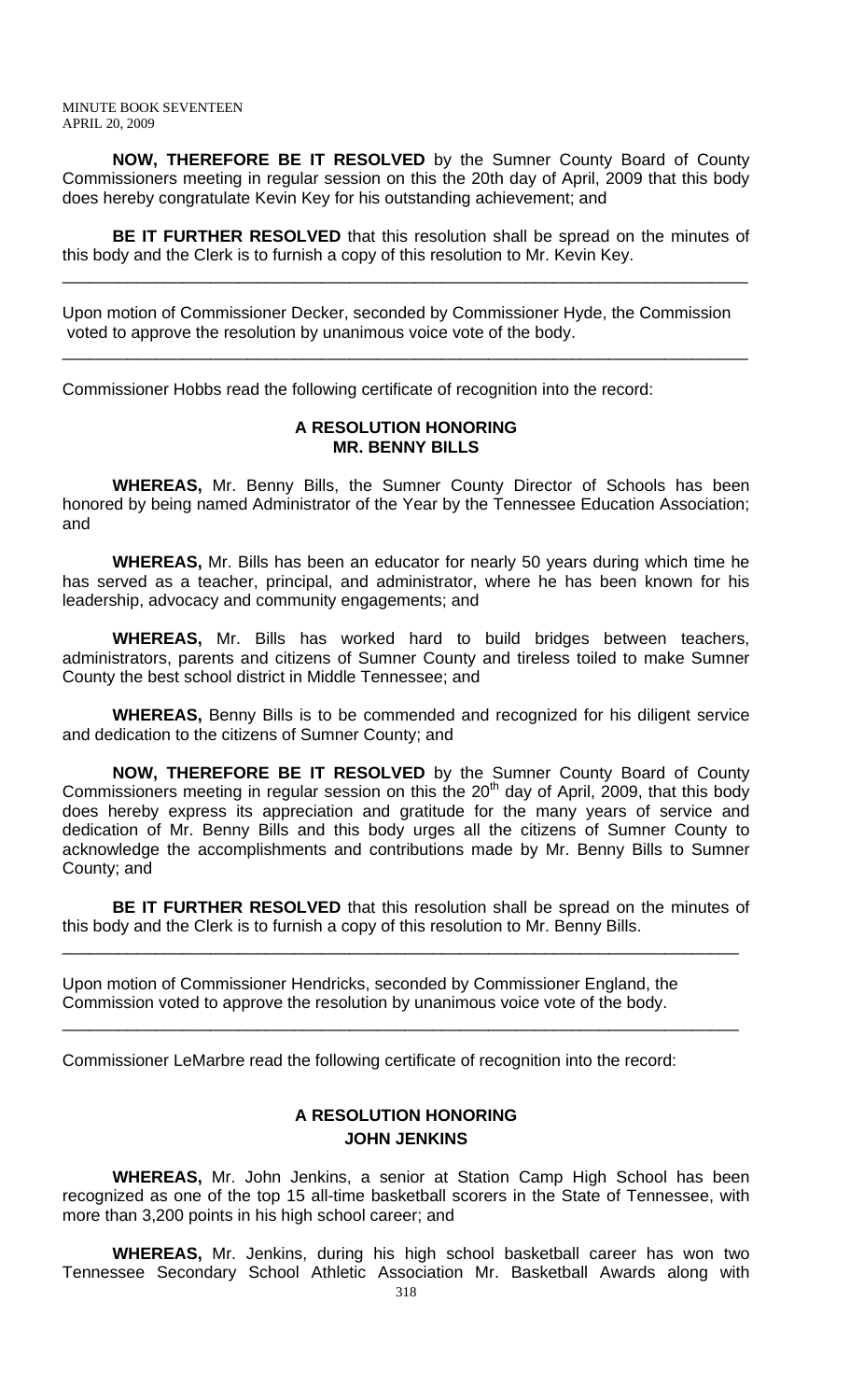numerous other achievements and for his talent John will be attending Vanderbilt University to continue his basketball and academic career; and

**WHEREAS,** John Jenkins has been recognized by ESPN as well as Sports Illustrated Magazine and has distinguished himself for his outstanding efforts and through his dedication, has brought honor, not only to himself, but his school and his community.

 **NOW, THEREFORE BE IT RESOLVED** by the Sumner County Board of County Commissioners meeting in regular session on this the  $20<sup>th</sup>$  day of April, 2009 that this body does hereby congratulate John Jenkins for his outstanding achievements; and

**BE IT FURTHER RESOLVED** that this resolution shall be spread on the minutes of this body and the Clerk is to furnish a copy of this resolution to Mr. John Jenkins.

\_\_\_\_\_\_\_\_\_\_\_\_\_\_\_\_\_\_\_\_\_\_\_\_\_\_\_\_\_\_\_\_\_\_\_\_\_\_\_\_\_\_\_\_\_\_\_\_\_\_\_\_\_\_\_\_\_\_\_\_\_\_\_\_\_\_\_\_\_\_\_\_\_\_

Upon motion of Commissioner LeMarbre, seconded by Commissioner Moser, the Commission voted to approve the resolution by unanimous voice vote of the body.

\_\_\_\_\_\_\_\_\_\_\_\_\_\_\_\_\_\_\_\_\_\_\_\_\_\_\_\_\_\_\_\_\_\_\_\_\_\_\_\_\_\_\_\_\_\_\_\_\_\_\_\_\_\_\_\_\_\_\_\_\_\_\_\_\_\_\_\_\_\_\_\_\_\_

Chairman Hyde recognized Assessor of Property John Isbell who explained the process of the current reappraisal system. Chairman Hyde recognized William Donaldstead, property owner on Charles Brown Road, who asked Mr. Isbell if the waterlines had increased the appraisal on his property. Chairman Hyde requested Mr. Isbell to talk with him further.

# **REPORT FROM COUNTY OFFICIALS**

\_\_\_\_\_\_\_\_\_\_\_\_\_\_\_\_\_\_\_\_\_\_\_\_\_\_\_\_\_\_\_\_\_\_\_\_\_\_\_\_\_\_\_\_\_\_\_\_\_\_\_\_\_\_\_\_\_\_\_\_\_\_\_\_\_\_\_\_\_\_\_\_\_\_

 By motion of Commissioner Akins, seconded by Commissioner Graves, the commissioners approved unanimously the filing as received of the following reports: County Investments, County General Fund, County Debt Service Fund, County Highway Fund, County Capital Outlay Fund, School General Purpose Fund, School Federal Projects Fund, School Food Service Fund, Employee Health Insurance Trust Fund, Employee Dental Insurance Trust Fund, Casualty Insurance Trust Fund, County Trustee Funds, Special Reports: County Dental Insurance Claim Payments, County Health Insurance Claim Payments, County Property Tax Collections, County EMS Billing/Collections/Balances, County Sales Tax Collections, County Wheel Tax Collections, County Tax Rates/Property Values and County School Loan Program Rates. Approval of the filing of these records does not certify to the accuracy of the documents.

Chairman Hyde introduced the following resolution:

### **0904-NOT A RESOLUTION TO APPROVE AND ACCEPT APPLICATIONS FOR NOTARY PUBLIC POSITIONS AND PERSONAL SURETY GUARANTORS**

 **WHEREAS,** according to the law of the State of Tennessee, an individual must apply for the office of Notary Public in the county of residence, or of their principal place of business; and

 **WHEREAS**, state statute requires personal sureties making bonds for Notaries Public to be approved by the Sumner County Commission; and

 **WHEREAS,** said applicant must be approved by the County Commission assembled; and

 **WHEREAS,** Bill Kemp, Sumner County Clerk, has certified according to the records of his office that the persons named on the attached listing labeled "SUMNER COUNTY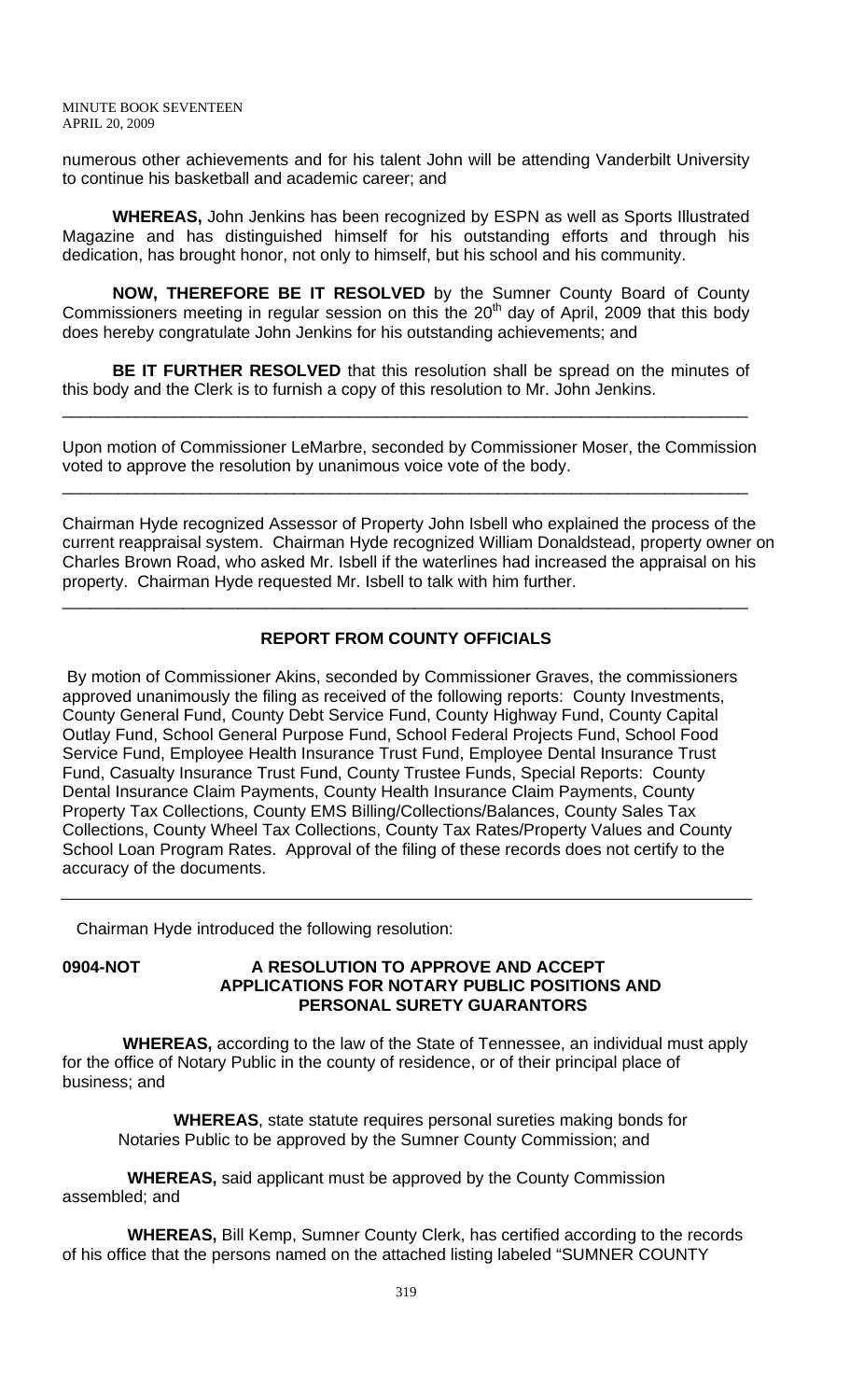NOTARY PUBLIC APPLICATIONS and SURETY GUARANTORS" have duly applied for the positions so sought; and

## **BE IT FURTHER RESOLVED THAT THIS TAKE EFFECT FROM AND AFTER PASSAGE.**

ANDERSON, CHARLOTTE AVERY, LORI ANN BAKER, DARLENE BRENDA BALDWIN, MELISSA ANN BANDY, FREDDY ARNOLD BARRETT, HOWARD MAXWELL BATEMAN, JOHN DUANE BENTLE, MARK DARREN BOWMAN JR, JAMES CHARLES BROWN, MELISSA BURNS, MARIBETH LEECH CASE, DEBORAH SHERLIN CHADWELL, NICOLE LEA CHAMBERLAIN, STEPHEN WILLIAM CHAMBERS, JANET LAUGHLIN COLEY, JUDY FAYE DARBY, KELLY ANN DYE, LAURA GALE ELROD, REBECCA M GOMER, BETTY GOODALL, BETTY ANN GRAVES-DENNY, DONNA GREER, BESSIE LOUISE HEATH, AMY MICHELLE HENSLEY, ASHLEY DAWN HILL, JAMES JOSEPH HOWARD, JACKIE ANN HOWE, JULIE LEANN

 **–––––––––––––––––––––––––––––––––––––––––––––––––––––––––** JOHNSON, KIRSTIE ALANE JONES, TAMMY T LACEY, ANGELA DERIPASKA LANNOM, CHRIS LYONS, KIMBERLY DAWN MCCLAIN, BRENDA LEE MCCUTCHEON, JULIE ANN MURDOCK, EVETTE MARIE NASH, SUZANNE DENISE PATTERSON, ANGELA L PEAY, DOLLY TAYLOR PITTENGER, KAREN LINN PROCTER, MICHAELA VIRGINIA ROBINSON, SUZANNA RIPPETEAU ROGERS, MELISSA DIANE SADLER, ALANA D SHAFFER, JYL RAYE SHELTON, CHARLENE MARIE SMITH, SHEILA M. STURDIVANT, KATHRYN LYNNE THOMPSON, CHARLOTTE DARLENE TREADWAY, DEBBIE A TUBBS, DIANNE DRAPER TURBEVILLE, TERESA LOUISE WHITED, MELISSA ANN PERSONAL SURETY BANDY,LARRY W BANDY, JIMMY D

Upon motion of Commissioner Graves, seconded by Commissioner Akins, voting was recorded in the following manner:

| <b>Akins</b> |   | Fennell          | Y | Cummings     |        |          |
|--------------|---|------------------|---|--------------|--------|----------|
| Utley        | Y | Graves           | Y | Satterfield  |        |          |
| F. Freels    |   | <b>Matthews</b>  | Y | <b>Boyd</b>  |        |          |
| England      | Y | <b>Hendricks</b> | Y | LeMarbre     |        |          |
| Moser        | Y | Decker           | Y | Hyde         |        |          |
| Hughes       | Y | Kimbrough        | Y | Goode        |        |          |
| Skidmore     | Y | P. Freels        | Y | <b>Stone</b> | А      |          |
| <b>Hobbs</b> |   | Pospisil         | Y |              |        |          |
| 0904-NOTARY  |   | Yes: 22          |   | No: 0        | Abs: 1 | 08:04 PM |

Chairman Hyde declared the election of Notaries Public by the body.

# **COMMITTEE ON COMMITTEES**

 $\frac{1}{2}$  ,  $\frac{1}{2}$  ,  $\frac{1}{2}$  ,  $\frac{1}{2}$  ,  $\frac{1}{2}$  ,  $\frac{1}{2}$  ,  $\frac{1}{2}$  ,  $\frac{1}{2}$  ,  $\frac{1}{2}$  ,  $\frac{1}{2}$  ,  $\frac{1}{2}$  ,  $\frac{1}{2}$  ,  $\frac{1}{2}$  ,  $\frac{1}{2}$  ,  $\frac{1}{2}$  ,  $\frac{1}{2}$  ,  $\frac{1}{2}$  ,  $\frac{1}{2}$  ,  $\frac{1$ 

Commissioner LeMarbre brought forth the following and moved to group and approve with a second by Commissioner Hughes: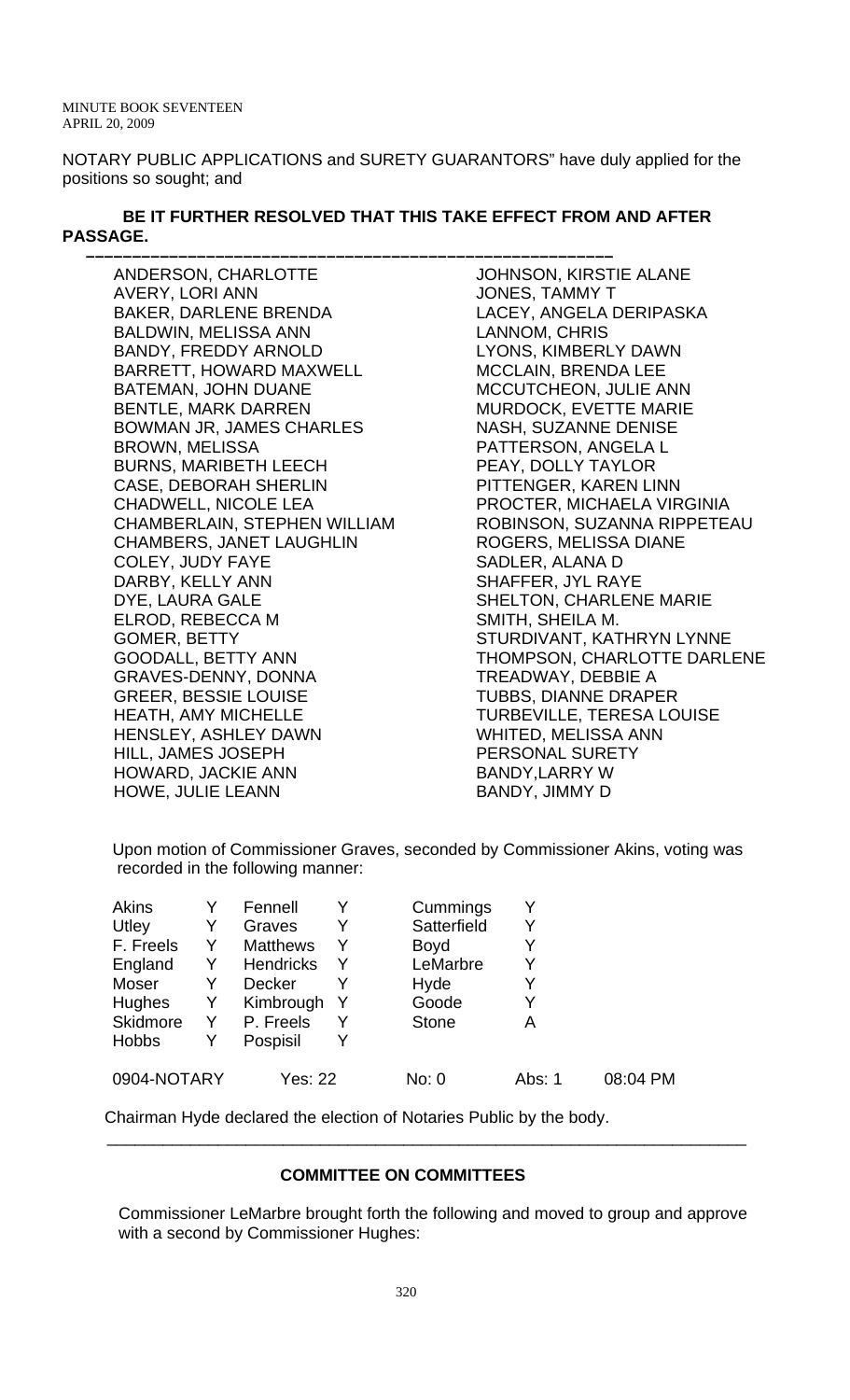> • Vacancy on the Board of Equalization upon the resignation of Teresa Dowlen. She moved the Committee's recommendation of Richard Cummings for the position.

\_\_\_\_\_\_\_\_\_\_\_\_\_\_\_\_\_\_\_\_\_\_\_\_\_\_\_\_\_\_\_\_\_\_\_\_\_\_\_\_\_\_\_\_\_\_\_\_\_\_\_\_\_\_\_\_\_\_\_\_\_\_\_\_\_\_\_\_\_\_\_\_\_\_\_

- Re-appointment of David Cummings to the Sumner County Resource Authority
- Re-appointment of Terry Mimms to the Sheriff's Civil Service Board

Upon unanimous voice vote of the body, the Commission approved the appointments.

# **HIGHWAY COMMISSION**

There was no report from the Highway Commission.

## **EDUCATION COMMITTEE**

Commissioner Decker introduced the following resolution and moved for approval. Commissioner LeMarbre seconded the motion.

**\_\_\_\_\_\_\_\_\_\_\_\_\_\_\_\_\_\_\_\_\_\_\_\_\_\_\_\_\_\_\_\_\_\_\_\_\_\_\_\_\_\_\_\_\_\_\_\_\_\_\_\_\_\_\_\_\_\_\_\_\_\_\_\_\_\_\_\_\_** 

#### **0904-01 A RESOLUTION APPROPRIATING \$42,667.73 TO THE BOARD OF EDUCATION FROM OCTOBER 2007 BOND PROCEEDS FOR LOCKERS FOR THE PORTLAND MIDDLE SCHOOL RENOVATION**

 **BE IT RESOLVED** by the Sumner County Board of County Commissioners meeting in regular session on this the  $16<sup>th</sup>$  day of March, 2009 that this body hereby appropriates \$42,667.73 to the Board of Education from October 2007 bond proceeds for lockers for the Portland Middle School renovation.

Passed first reading March 16, 2009. **SECOND READING**

**\_\_\_\_\_\_\_\_\_\_\_\_\_\_\_\_\_\_\_\_\_\_\_\_\_\_\_\_\_\_\_\_\_\_\_\_\_\_\_\_\_\_\_\_\_\_\_\_\_\_\_\_\_\_\_\_\_\_\_\_\_\_\_\_**

The electronic vote was recorded in the following manner:

| <b>Akins</b> | А | Fennell          |              | Cummings     | Y        |
|--------------|---|------------------|--------------|--------------|----------|
| Utley        | Y | Graves           | Y            | Satterfield  | N        |
| F. Freels    | Y | <b>Matthews</b>  | Y            | <b>Boyd</b>  | N        |
| England      | N | <b>Hendricks</b> | А            | LeMarbre     | Y        |
| <b>Moser</b> | Y | Decker           |              | Hyde         | Y        |
| Hughes       | Y | Kimbrough        | Y            | Goode        | Y        |
| Skidmore     | N | P. Freels        | N            | <b>Stone</b> | N        |
| <b>Hobbs</b> | N | Pospisil         |              |              |          |
| 0904-01      |   | Yes: 14          | <b>No: 7</b> | Abs: $2$     | 08:19 PM |

Chairman Hyde declared Resolution 0904-01 approved by the body.

#### **GENERAL OPERATIONS COMMITTEE**

**\_\_\_\_\_\_\_\_\_\_\_\_\_\_\_\_\_\_\_\_\_\_\_\_\_\_\_\_\_\_\_\_\_\_\_\_\_\_\_\_\_\_\_\_\_\_\_\_\_\_\_\_\_\_\_\_\_\_\_\_\_\_\_\_\_\_\_\_\_** 

**\_\_\_\_\_\_\_\_\_\_\_\_\_\_\_\_\_\_\_\_\_\_\_\_\_\_\_\_\_\_\_\_\_\_\_\_\_\_\_\_\_\_\_\_\_\_\_\_\_\_\_\_\_\_\_\_\_\_\_\_\_\_\_\_\_\_\_\_\_** 

There was no report from the General Operations Committee.

#### **EMERGENCY SERVICES COMMITTEE**

Commissioner Fennell introduced the following resolution and moved for approval; Commissioner Goode seconded the motion.

## **0904-02 A RESOLUTION ESTABLISHING REGULATIONS AND REQUIREMENTS ("SUMNER COUNTY AMBULANCE REQUIREMENTS") FOR THE**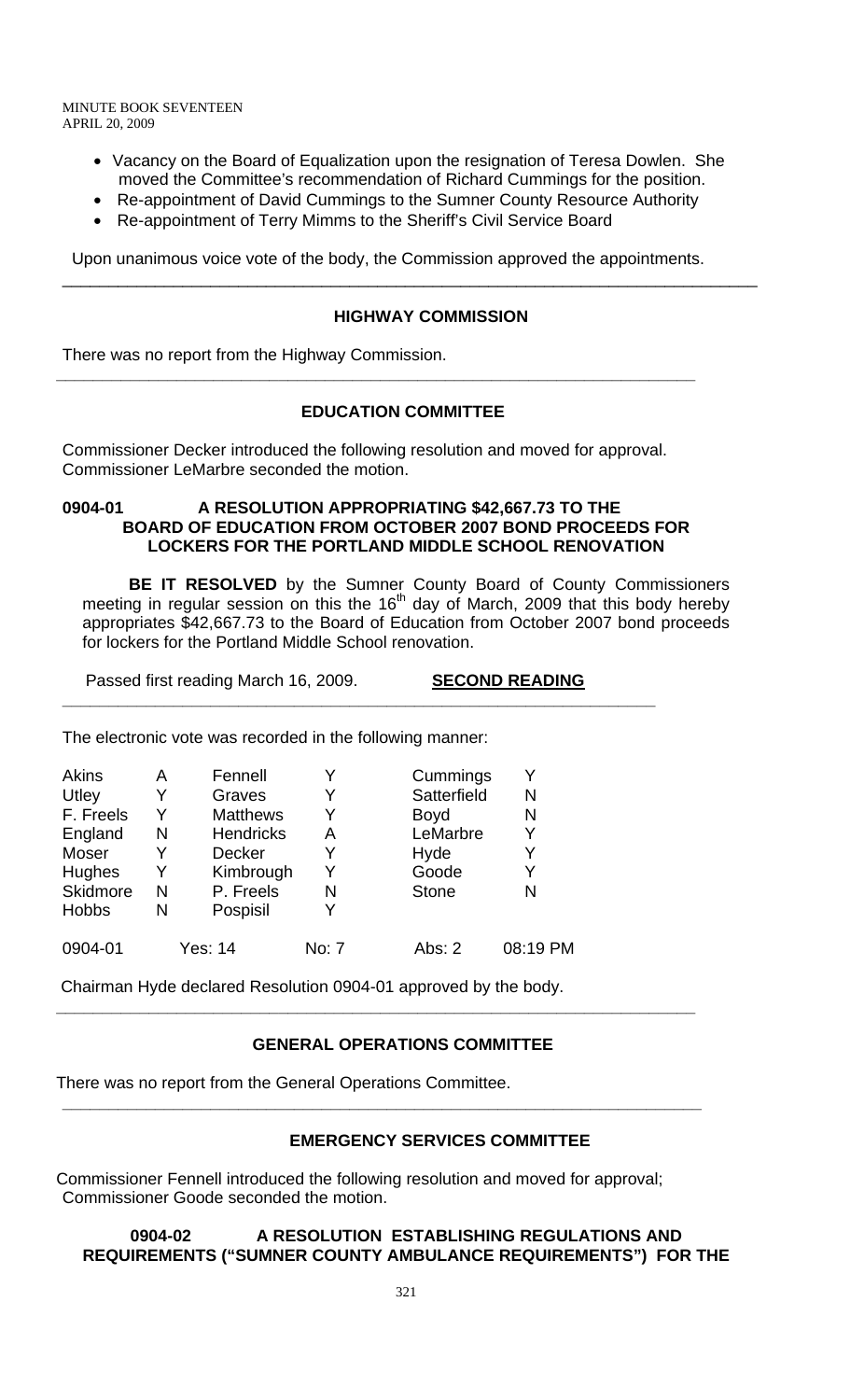#### **OPERATION OF PATIENT TRANSPORT SERVICES IN SUMNER COUNTY; GRANTING EXCLUSIVE SERVICE RIGHTS TO SUMNER COUNTY EMERGENCY MEDICAL SERVICE TO OPERATE AND MAINTAIN AN AMBULANCE SERVICE AS THE PRIMARY SERVICE PROVIDER OF PATIENT TRANSPORT AND EMERGENCY MEDICAL CARE SERVICES WITHIN THE BORDERS OF SUMNER COUNTY; AND DECLARING THAT THE OPERATION OF AMBULANCE SERVICES WITHIN SUMNER COUNTY IS A PUBLIC SERVICE NECESSARY FOR THE CONVENIENCE AND PROTECTION OF THE HEALTH, SAFETY AND WELFARE OF THE CITIZENS AND INHABITANTS OF THIS COUNTY.**

**WHEREAS**, pursuant to the legal authority vested in cities and counties under the laws of the State of Tennessee, the Sumner County Legislative Body hereby promulgates reasonable and legitimate governmental restrictions on private and nonprofit ambulance services operating in the county and formerly declares that that the Sumner County Emergency Medical Service is the primary provider of patient transport services within the County, and in so adopts regulations to guarantee the integrity and level of competence for emergency medical and patient transport services operating within Sumner County, and

**WHEREAS**, T.C.A. § 7-61-102 provides that the governing body of any county or city of the State of Tennessee may provide, maintain and do all things necessary to provide ambulance service as a public service, and

**WHEREAS**, T.C.A. § 7-61-103 states in pertinent part that in order to protect the public health and welfare, any county or city may adopt reasonable regulations to control the provision of private or nonprofit ambulance service, and

**WHEREAS**, the Sumner County Legislative Body so declares that the operation of an ambulance service within the borders of Sumner County is a public service and not a business of common right, and the protection of the public health, safety and welfare outweighs the burden of these restrictions on the private and nonprofit entities they are designed to regulate, and

**WHEREAS**, the operation of a public ambulance service within Sumner County is a reasonable and legitimate governmental interest and so subject to the adoption and enforcement of local regulations and controls designed to protect the health, safety and welfare of the citizens of Sumner County, and

**WHEREAS**, it is within the legislative discretion of the Sumner County Legislative Body to so designate an ambulance service as the subject of exclusive primary service provider rights, and to further operate and maintain an ambulance service for the benefit of the citizens of Sumner County, and

**WHEREAS**, T.C.A. § 7-61-104 dictates that no county may provide and maintain, license, franchise, or contract for ambulance service within the boundaries of a city or another county, and no city may provide and maintain, license, franchise, or contract for ambulance service outside its corporate boundaries, without the approval of the governing body of the area to be served.

**NOW, THEREFORE, BE IT RESOLVED** by the Sumner County Board of County Commissioners meeting in regular session this 20th day of April, 2009, that this body does hereby adopt the following resolution known as the

# **SUMNER COUNTY AMBULANCE REQUIREMENTS**

#### **SECTION I:** Scope of Coverage

The provisions of this Resolution shall apply to all ambulance and patient transport services operating in Sumner County, including the Sumner County Emergency Medical Service and other governmental, private or nonprofit ambulance services.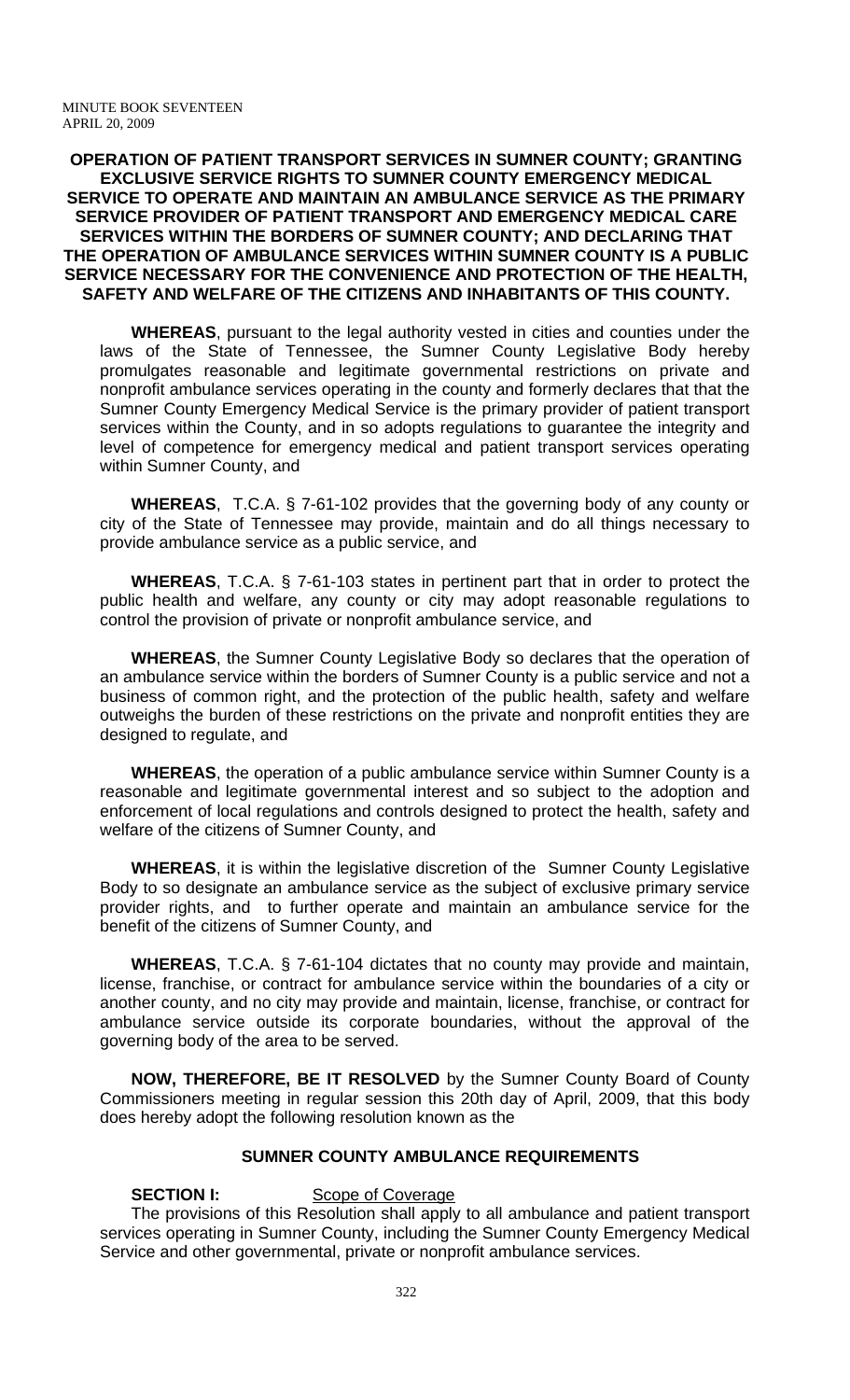# **SECTION II:** Grant of Exclusive Primary Service Provider Rights

The Sumner County Emergency Medical Services is hereby granted the exclusive primary service right to handle all calls for patient transport services and to operate and maintain an ambulance service for the public convenience and necessity in Sumner County.

#### **SECTION III:** Approval of Municipalities

Local municipalities within the boundaries of Sumner County will be served by the Sumner County Emergency Medical Service and subject to all inter-local agreements and contracts currently in effect. All private contracts entered into by Sumner County Emergency Medical Service to be performed within the corporate boundaries of a municipality shall be approved by the governing body of the area to be served and the Sumner County Legislative Body.

#### **SECTION IV:** Agreement with other Counties

The Sumner County Emergency Medical Service may also enter into agreements with other surrounding counties to provide and operate an ambulance service within another county or portions of other counties, but only with the express consent and approval of the Sumner County Legislative Body and the governing body of the county to be served.

#### **SECTION V:** Agreement with Private Entities

The Sumner County Emergency Medical Service may contract with private entities, and health care facilities for patient transport services subject to the approval of the Sumner County Legislative Body and governing body of the area to be served. Such a contract is for the provision of services, not a guarantee of payment nor a creation of an employment or subcontractor relationship.

#### **SECTION VI:** Private, Nonprofit Service Must Obtain Local License

No other private, nonprofit or governmental ambulance service may operate within the unincorporated areas of Sumner County, except with the proper local licensing, compliance with all requirements contained herein("Locally Licensed Provider") , and the express permission of the Sumner County Legislative Body or its designee, the Sumner County Emergency Medical Service.

#### **SECTION VII:** Authority to Defer Calls to Other Licensed Services

The Sumner County Emergency Medical Service is hereby declared to be the primary ambulance service provider in Sumner County and all calls for patient transport services must first be referred to this agency and will be handled by this agency, provided that the Sumner County Emergency Medical Service may at any time necessary, depending on call volume, staff, ambulance and equipment availability, defer a call for patient transport services to another private, nonprofit or governmental ambulance service authorized and licensed by Sumner County Government("Locally Licensed Provider").

#### **SECTION VIII:** Deferred Calls, Local License Required

Only a Locally Licensed Provider properly licensed and meeting all county requirements and regulations outlined below will be allowed to handle deferred calls for service arising within Sumner County.

If however, in the event of a need for additional resources, the Director or his designee determines that such a situation exists where neither SCEMS nor a Locally Licensed Provider can supply appropriate service, then the Director or his designee can contact any non-approved provider to render service or assistance.

#### **SECTION IX:** Patient's Private Right to Select

Nothing contained within this Resolution shall be interpreted as restricting or interfering with the right of the individual patient to select a private person for their personal patient transport needs, so long as, in the case of a private request for a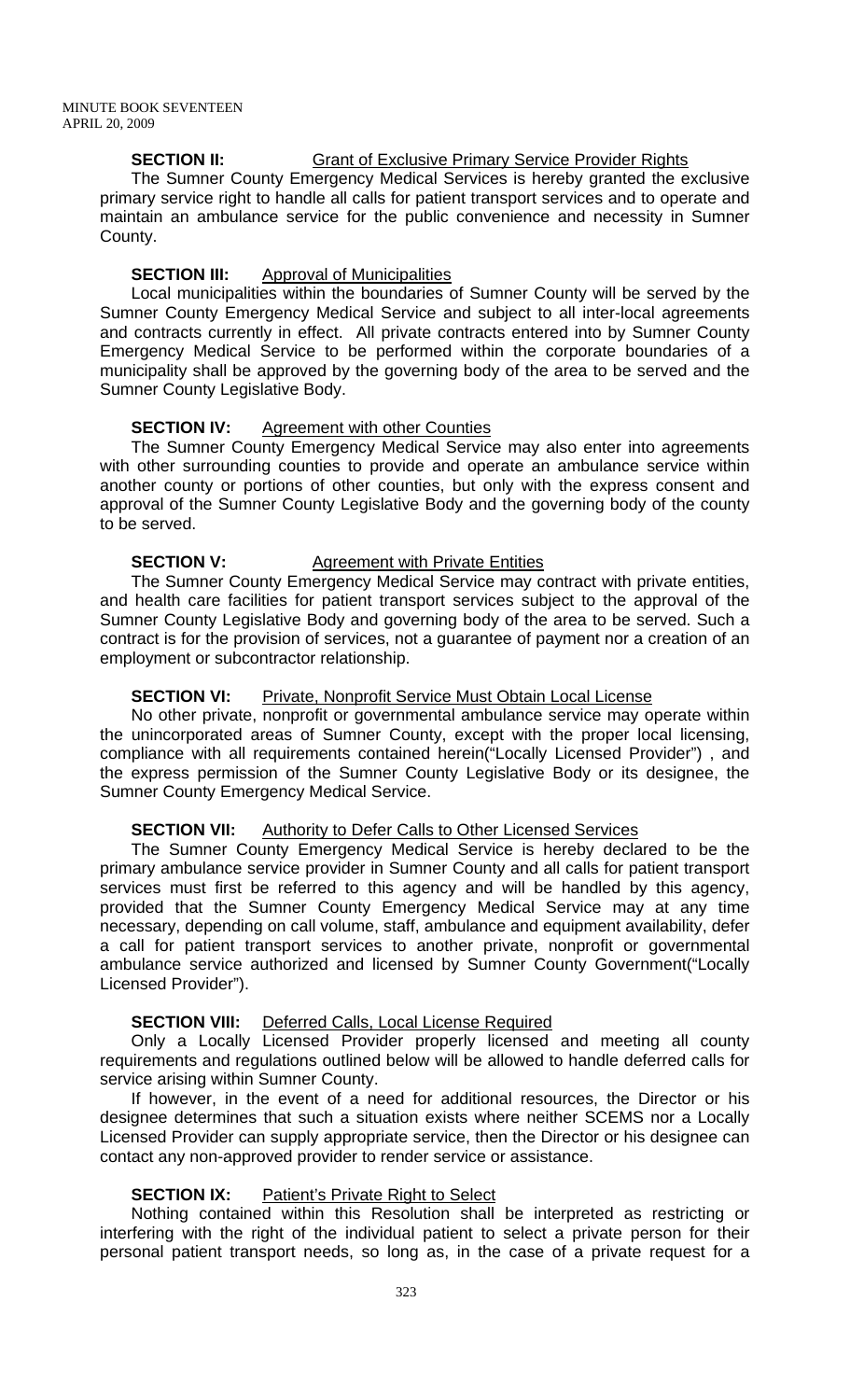particular ambulance service, the ambulance service requested must meet the requirements of this Resolution and is licensed by Sumner County.

#### **SECTION X:** No Interference with Emergency Medical Care

At no time shall the provisions of this Resolution operate to impede the practical and proper medical care and emergency patient transport needs of any patient, provided that a valid medical necessity was in existence at the time, if and when the decision was made to use an alternative patient transport service provider.

#### **SECTION XI:** No Denial of Service

No ambulance service or patient transport service licensed and operating in Sumner County shall deny emergency medical treatment or patient transportation services to any individual based on that individual's race, creed, sex, national origin, religious belief, insurance coverage, ability to pay, or any other discriminatory practice. Ambulance services shall be available to all requestors inside the boundaries of Sumner County commensurate with the terms and provisions of this Resolution.

## **SECTION XII:** Procedure to Defer Calls for Service

At all times any emergency medical or patient transport calls received by a Sumner County PSAP (public Safety answering point) shall be first referred to the Sumner County Emergency Medical Service. The director or supervisor on duty shall have the discretion to accept or defer any call received by the agency dependent upon existing call volume, prioritization of calls, staff, ambulance and equipment availability. Deferred calls shall be transmitted immediately and without delay to a Locally Licensed Provider authorized to operate in the county.

Sumner County Emergency Medical Service shall at all times utilize a system that is fair and impartial in the selection of a Locally Licensed Provider to handle deferred calls for service.

# **SECTION XIII:** Fees Shall Be Reasonable

Fees and total charges for all ambulance services licensed and operating in Sumner County shall at all times be reasonable and competitive within the Middle Tennessee area, and shall be subject to discretionary review by the Sumner County Legislative Body.

# **SECTION XIV:** Health Care Facilities

All health care facilities, including, but not limited to, hospitals, clinics, nursing homes, assisted care or homes for the aged shall consider the Sumner County Emergency Medical Service as the primary service provider of patient transport needs in Sumner County and shall at all times respect and adhere to the terms of this Resolution. Subject to the individual patient's request for a particular person, private, nonprofit, or government operated ambulance service to meet that individual's private patient transport needs, all calls for ambulance service or patient transport needs shall be transmitted to the Sumner County Emergency Medical Service as the primary ambulance provider. The Sumner County Emergency Medical Service shall handle the call for service within a reasonable period of time depending on the priority status of the call, provided that the Sumner County Emergency Medical Service currently has the available resources, dependent upon, but not limited to, call volume, staff, ambulance and equipment availability in operation to properly and safely handle the call. If resources are currently not available from the Sumner County Emergency Medical Service to properly and safely handle the call, such may then defer to another state and locally licensed ambulance service approved to conduct Sumner County patient transport services. Only ambulance services, authorized pursuant to the resolution will be allowed to operate, conduct patient transport services, and handle deferred calls within Sumner County.

# **SECTION XV:** State License Required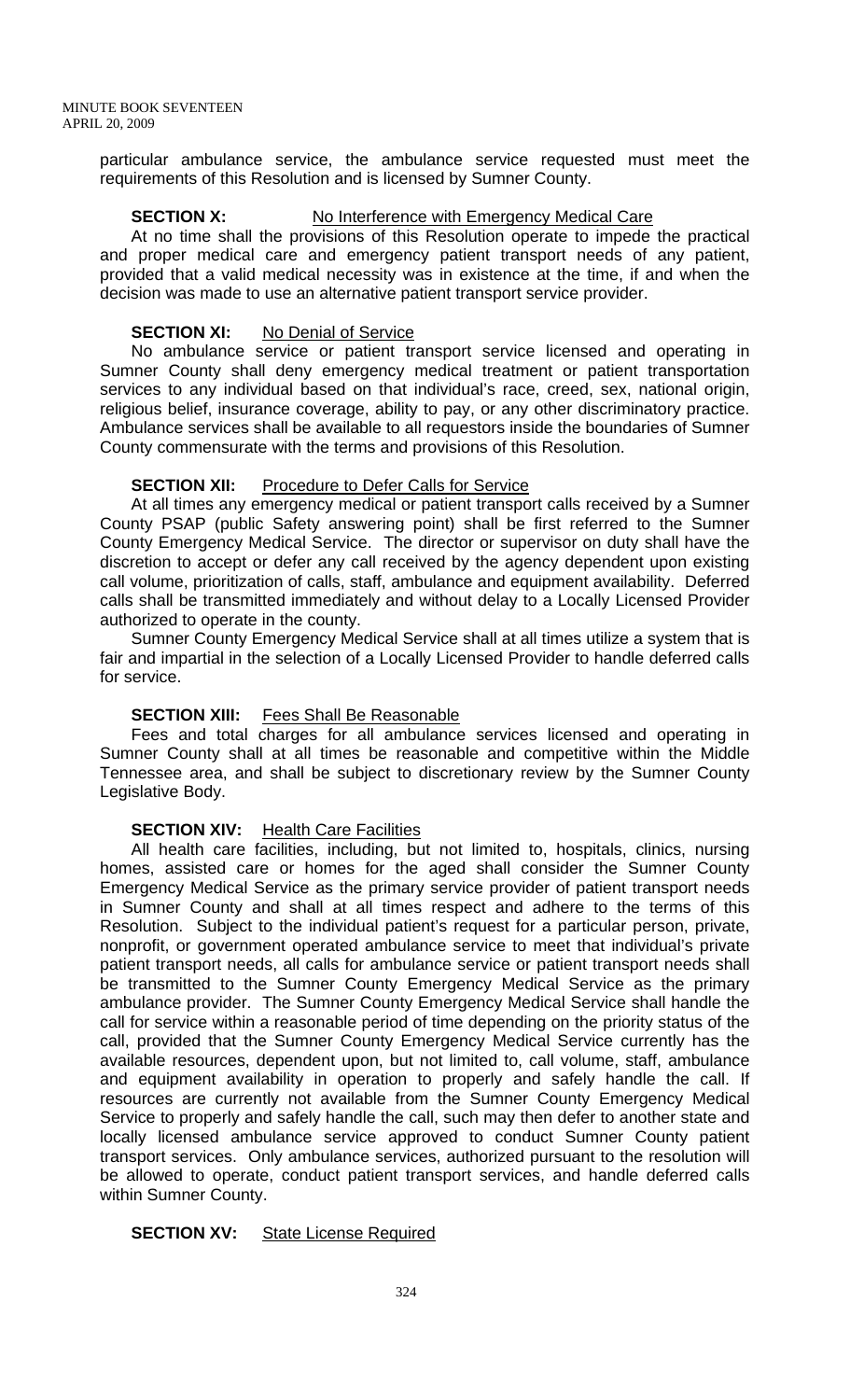All locally licensed ambulance services operating in Sumner County must be certified and properly licensed by the Tennessee Department of Health - Emergency Medical Service guidelines and regulations.

# **SECTION XVI:** Vehicles Must Comply with State and Local Laws

All vehicles providing ambulance service within the boundaries of Sumner County shall adhere to the laws of the State of Tennessee regarding emergency medical and patient transport requirements, licensing, traffic laws regarding responses to emergencies, provisions of this Resolution and the following rules and regulations adopted by the Sumner County Legislative Body.

# **SECTION XVII:** Local Vehicle Regulations

All vehicles providing ambulance, and/or patient transport services, except those operated by private citizens pursuant to an individual private patient's request, must conform and comply with all requirements of current and contemporaneous Tennessee law, and the following locally adopted mandates:

A) All vehicles must conform to the Tennessee Department of Health Regulations concerning specifications, licensing and equipment.

B) Each ambulance must be properly equipped with certified staff and all items necessary to be a Class B unit and shall contain all equipment and supplies approved by state regulations and referenced in this resolution.

C) Each ambulance shall be inspected daily for maintenance and repair purposes and compliance with the mandated ambulance inventory of equipment and supplies approved by state regulations and referenced in this resolution.

D) All ambulances must be properly staffed, capable of responding to, and equipped to handle emergency calls and natural disasters when needed and requested by Sumner County Government, Emergency Management Director or the Sumner County Emergency Medical Service.

E) Each ambulance must be equipped with a two-way radio system for both communications with their base dispatcher, hospitals, Sumner County Emergency Medical Service from both inside and outside the ambulance on VHF, UHF, and/or 800 MHZ frequencies or such other additional frequencies as may be designated from time to time by the FCC Coordinator.

F) Provisions of this Resolution shall not preclude Invalid Transport as defined by Tennessee Department of Health, Emergency Medical (TDH-EMS) guidelines, so long as such Invalid Transport conforms to all state or locally adopted regulations.

G) Ambulances must have available all necessary equipment needed to allow the ambulance to travel safely in adverse or inclement weather conditions.

Each ambulance, with the exception of designated back-up units, must be housed inside, or measures to ensure the interior temperature of the ambulance between forty degrees (40°) and ninety degrees (90°) at all times.

I) Each ambulance shall display the company name and ambulance identification number on both exterior sides of the vehicle's body with a minimum size four (4) inch block letters. Letters should contrast with the primary body color of the vehicle and should be easily readable from a distance of one hundred (100) feet.

J) All ambulances and equipment shall be kept clean and sanitary at all times. Staff shall be continuously supplied with cleaning equipment, supplies and an area suitable for cleaning and disinfecting the ambulance.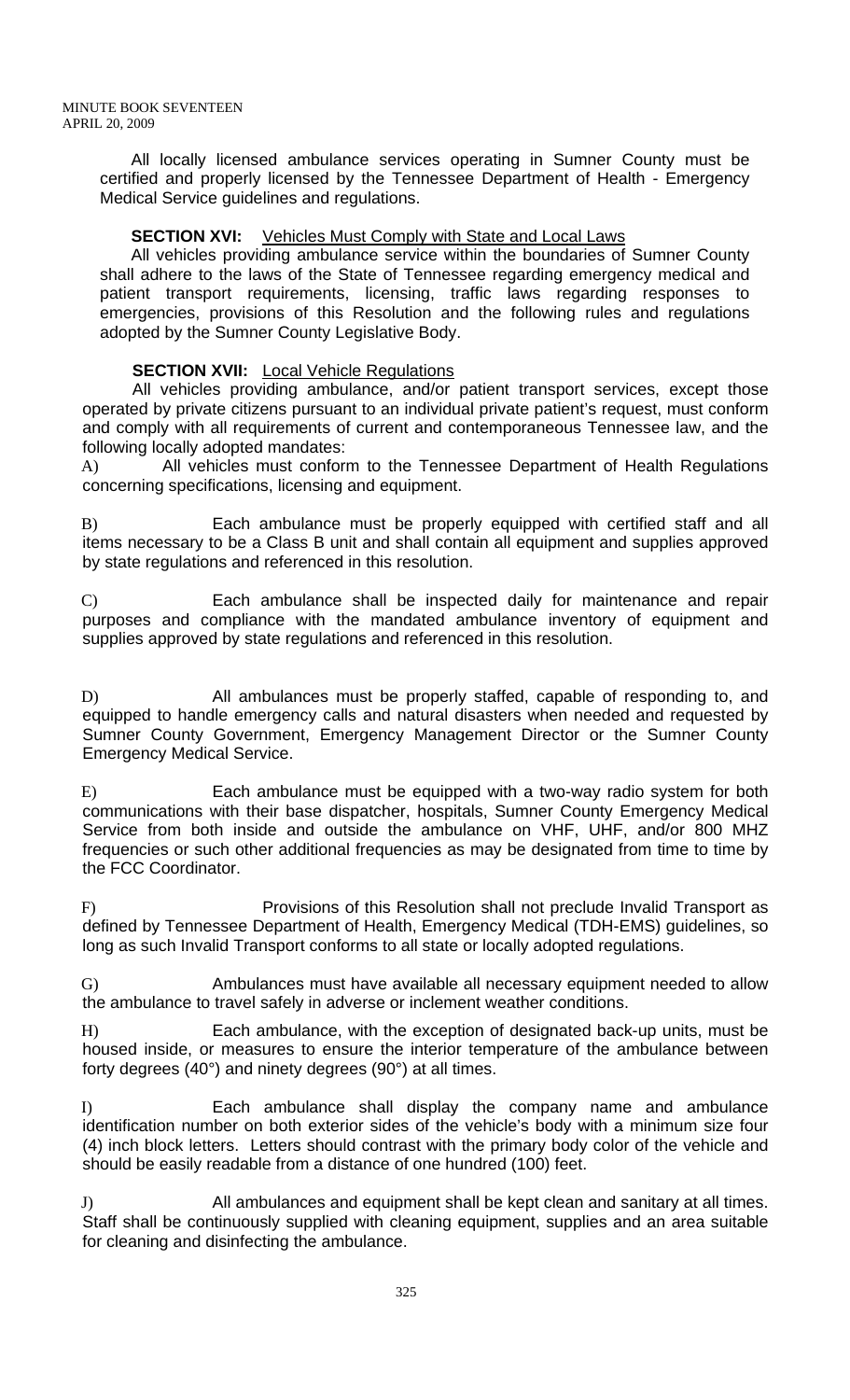K) Ambulances shall be no more than eight (8) years old from the date of new sale or have no more than two hundred thousand (250,000) miles on the odometer, except for established and dedicated back-up units.

L) All vehicles must comply at all times with state guidelines for maintenance adopted by the Tennessee Department of Health and Tennessee Department of Transportation.

M) Vehicles must be maintained by an ASE certified Master Automotive Technician.

N) Ambulances shall undergo preventative maintenance every three thousand, five hundred (3,500) miles and repaired immediately when operational deficiencies are identified and reported by staff.

# **SECTION XVIII:** Drivers and Attendants

All drivers and attendants must meet the following requirements:

A) Any ambulance used by a licensed service provider for patient transport services in Sumner County shall conform to all Class B ambulance standards as defined by the Tennessee Department of Health, Division of Emergency Medical Services (TDH-EMS), and must be staffed with a minimum of one emergency medical technician and one paramedic when responding to all emergency transfer calls. Basic life support units shall consist of no less than two (2) Emergency Medical Technicians. Paramedics conducting Advanced Life Support transports must be certified in Advanced Cardiac Life Support, and Pediatric Advanced Life Support or Pediatric Emergency Pre-hospital Provider.

B) Any service requesting certification by Sumner County shall have no person designated as supervisor or shift captain who is less trained or qualified than the person or persons under their command with the exception of critical care certification.

C) Each Emergency Medical Technician and Paramedic shall be physically able to perform the tasks associated with patient rescue, medical treatment and patient transport.

D) Each Emergency Medical Technician and Paramedic shall be clean in appearance and dress, and shall at all times display his/her name, certification and company/agency name in an appropriate manner on their uniform. Uniform dress for all personnel is required with an insignia or patch displaying the name of the company or agency on the shirt.

E) Any service requesting certification shall have only licensed Emergency Medical Technicians and/or Paramedics providing patient care and transport services.

F) Any service requesting certification by Sumner County shall provide a description of their training program, including training requirements for new employees, continuing education requirements and employee evaluation programs.

G) Personnel certification, license, and training compliance documents shall be provided to the Sumner County Emergency Medical Service by October 31<sup>st</sup> of each calendar year.

# **SECTION IXX:** Certification Documents

Each ambulance service requesting certification and licensing in Sumner County shall provide the following documents prior to being considered or receiving certification for local licensing.

A) The full name and address of the applicant and the owner or owners of the business.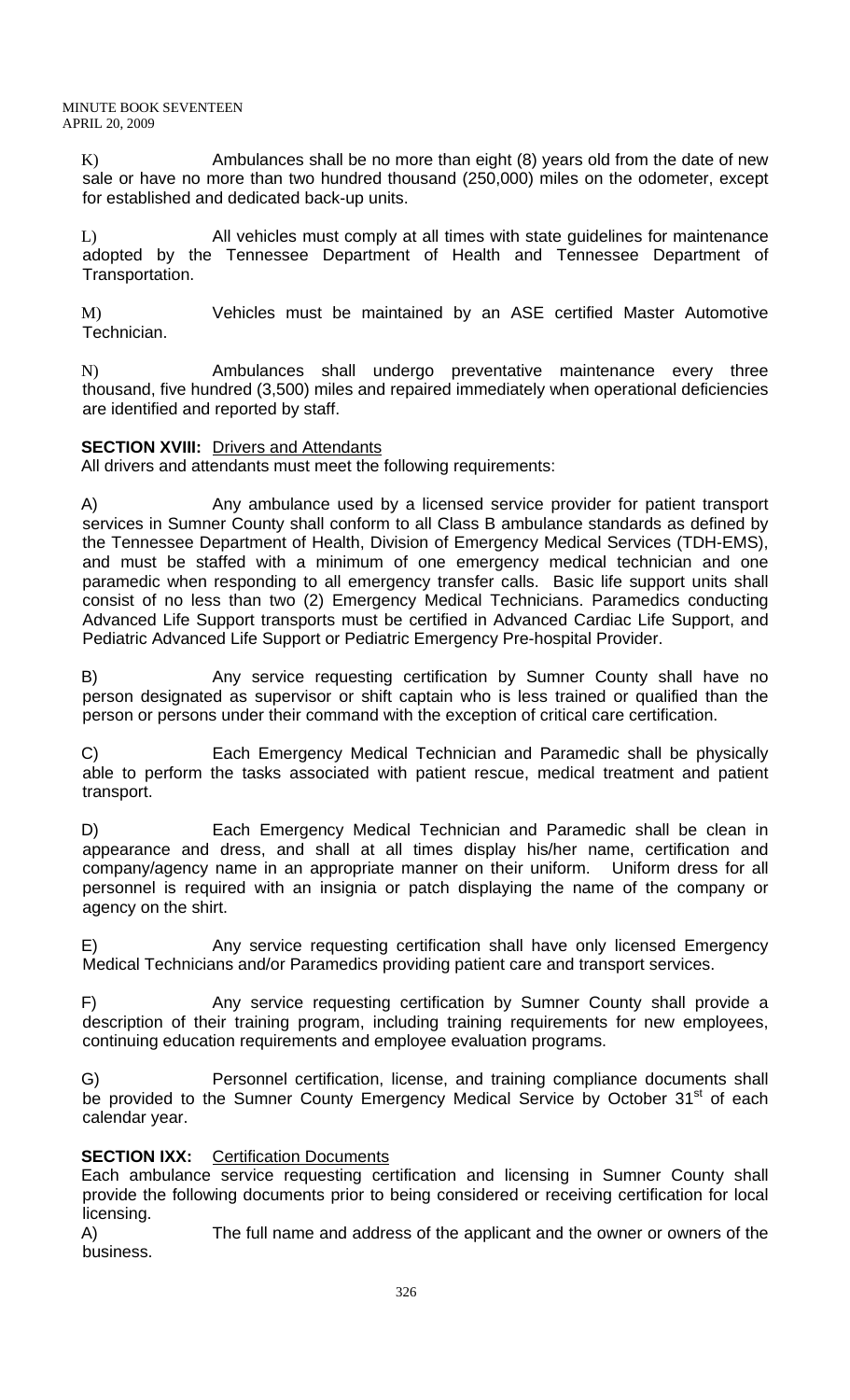B) The trade or other business name(s) in which the applicant does business or proposes to do business under and verification of name registration from the Tennessee Secretary of State.

C) The training or experience of the applicant in the transportation and care of patients, with a minimum requirement of two (2) years experience operating an ambulance service.

D) A list of employees including current copies of certifications as Emergency Medical Technicians, Paramedics, Cardio Pulmonary Resuscitation, and other specific advanced certification documents, state license number, motor vehicle record, criminal record and a copy of the employee's Tennessee drivers license.

E) A description of each ambulance to be utilized in Sumner County including the make, model, year of manufacture, current odometer reading, state E.M.S. permit number, vehicle identification number, primary body color, and the length of time the vehicle has been owned by the applicant or company and the amount of years the vehicle has been in service. The applicant shall provide a photograph of each ambulance utilized in Sumner County to the Director of the Sumner County Emergency Medical Service prior to county license being granted.

F) The location and address of the company office in Sumner County and the primary office address of the company.

G) Phone numbers to access patient transport services, management and supervisors twenty-four (24) hours per day.

H) Accurate financial records to describe the company's current and historic financial condition.

I) Copies of all insurance policies in effect and required under Section XXV.

J) Copies of registration documents with the Tennessee Secretary of State.

K) Copies of the corporate charter and by-laws or the like for the business organization.

L) Name, address and phone number of the individual selected for service of legal process.

M) Name and address of all shareholders/owners holding five percent (5%) or more of the company's shares or ownership assets.

N) A copy of the State of Tennessee Department of Health license and rating.

O) A completed inventory checklist for all vehicles currently in service.

P) Copies of maintenance records for all vehicles.

Q) A copy of the Drug Enforcement Administration license.

R) The name and address of the medical director employed by the service.

S) Each service must provide any documentation requested to verify compliance with any section or term included in this Resolution.

T) Each service operating in Sumner County shall certify annually that it meets all regulations contained in this Resolution and shall update employee records on file with Sumner County as needed.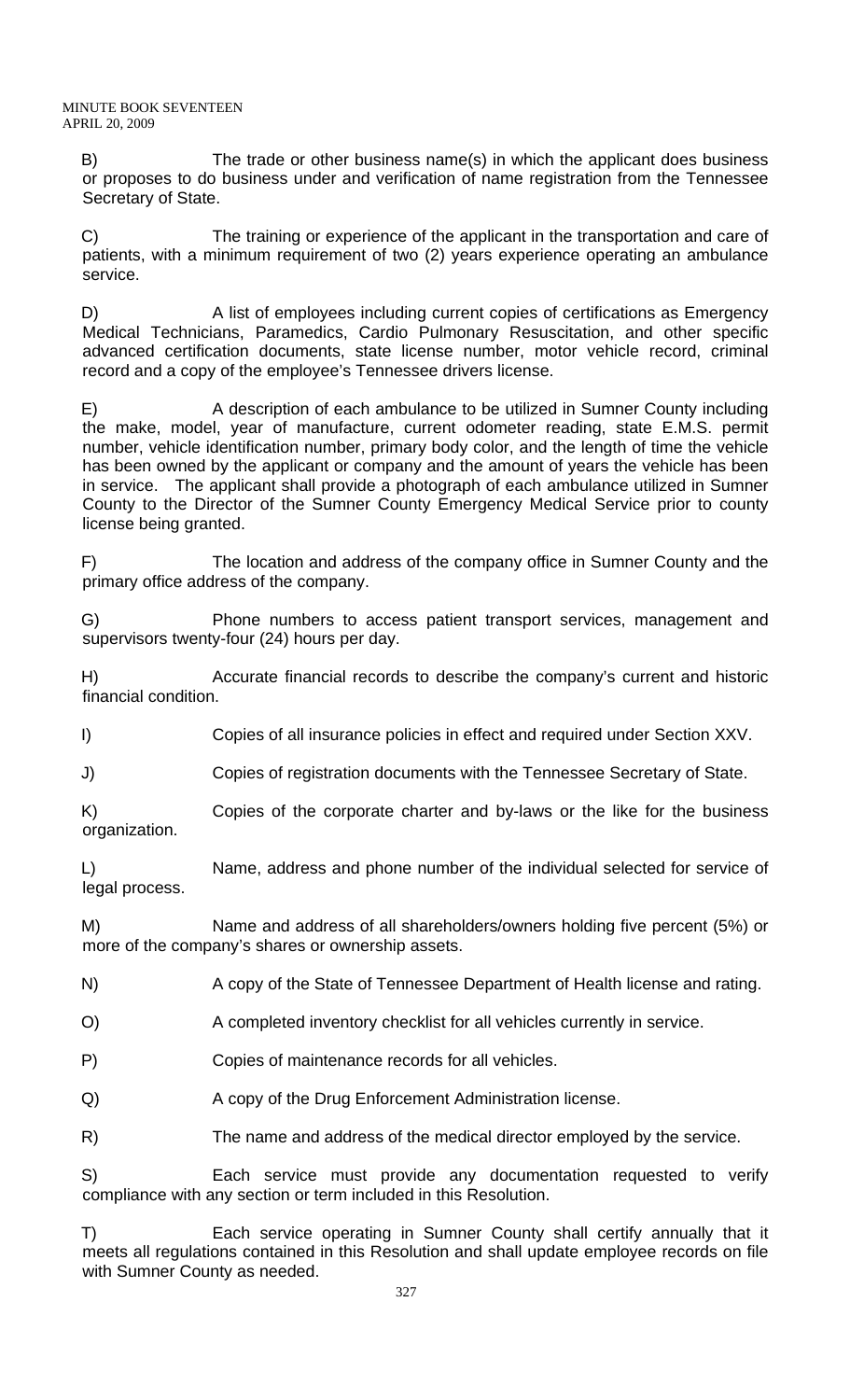## **SECTION XX:** Ambulance Inventory and Daily Checklist

All ambulances must conform to Tennessee Department of Health, Division of EMS Rules and Regulations Specifically:

• 1200-12-1.-.01

Sanitation of Ambulances

- 1200-12-1.-.02
- Ambulance Safety, Design, and Construction Standards

• 1200-12-1-.03

Emergency Medical Services Equipment and Supplies

## **SECTION XXI:** Vehicle Inspections

All ambulances licensed in Sumner County, and equipment and supplies contained therein are subject to annual inspection during regular business hours by the Sumner County Emergency Medical Services Director or his or her designee. Inspections may be random and unannounced, without prior notice. The annual inspection fee for each vehicle is one hundred dollars (\$100.00) payable to Sumner County Government on or before December 31<sup>st</sup> of each calendar year. If a vehicle fails the inspection it will be taken out of service immediately and shall remain out of service until the deficiencies have been corrected and the vehicle re-inspected for compliance and approved for service by the Sumner County Emergency Medical Service Director or his or her designee. The re-inspection fee for each vehicle found to be in violation of this Resolution shall be one hundred dollars (\$100.00) for each re-inspection.

## **SECTION XXII:** Records Compliance Inspection

All specified business records of ambulance services licensed in Sumner County shall be subject to annual compliance inspections conducted by the Sumner County Emergency Medical Service Director, or his or her designee. Inspected documents shall include, but not limited to, the following business records of the company: call logs, response time verification forms, daily inventory forms, dispatch records, personnel training and certification forms, vehicle maintenance records, radio maintenance records and current licensing documents, public complaints regarding the ambulance service while operating in Sumner County, insurance documents, Drug Enforcement Administration license, a copy of all fees and rates charged to citizens of Sumner County and all state required licenses.

**SECTION XXIII:** Other Inspections - All vehicles, equipment and required reports shall be available at all times during regular business hours for inspection by the Sumner County Emergency Medical Service Director, or his or her designee, and/or the Regional Emergency Medical Service Coordinator.

# **SECTION XXIV:** Must Respond to Emergencies and Disasters

All providers of service in Sumner County are required, in all cases of disaster or emergency drill preparedness, to respond to all requests for service form the Sumner County Government, Sumner County Emergency Medical Service, Sumner County Emergency Management Agency and report for coordination and training when requested to do so by the Director of the Sumner County Emergency Medical Service or the Incident Commander on scene.

# **SECTION XXV:** Insurance Coverage

All ambulance services operating in Sumner County shall maintain the minimum insurance coverage as required by the State of Tennessee per incident for malpractice, per incident for automobile insurance, and for professional liability and must maintain the statutory minimum limits on worker's compensation insurance. The insurance company must be authorized and licensed to operate in the State of Tennessee. Proof of insurance shall be made available to the Sumner County Emergency Medical Service Director prior to local license being granted.

#### **SECTION XXVI:** Restrictions on Trade Name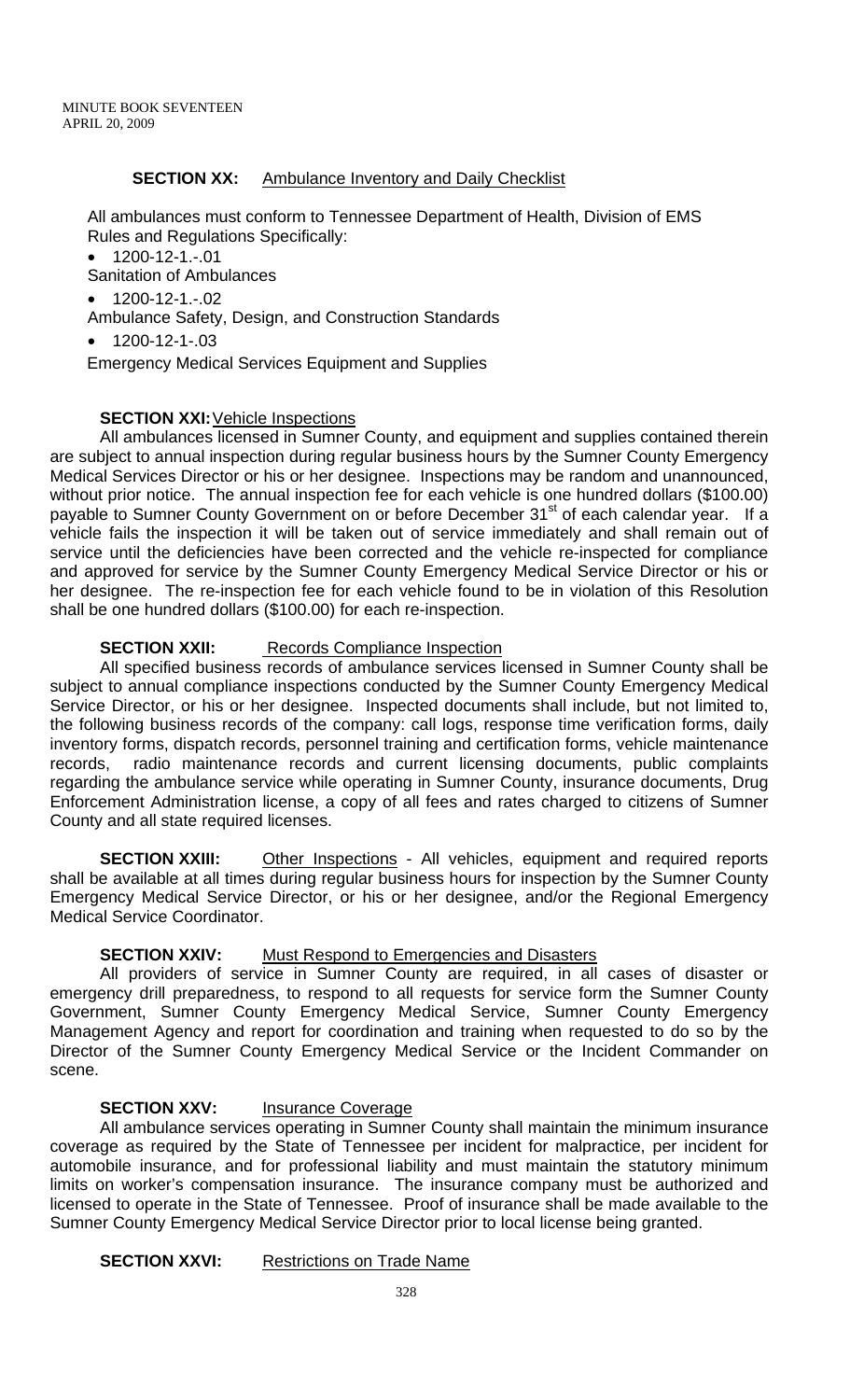No ambulance service operating in Sumner County shall use or advertise the words "Sumner County" as a part of its trade or business name.

## **SECTION XXVII:** Restrictions on Telephone Numbers; Display of 911

No private or nonprofit ambulance service or patient transport provider shall display or advertise a seven (7) or ten (10) digit telephone number for emergency calls for service. All services shall include the "911" number for emergency calls in any advertising and shall not represent that another telephone number other than "911" should be used to request an emergency ambulance. Any advertising or document, letter head, business card, brochures distributed or generated by the private or nonprofit ambulance service that includes the company's seven (7) or ten (10) digit telephone number should also include a statement or reference that "911" should be used to call for emergency medical care and transportation purposes.

## **SECTION XXVIII:** Monitoring Radio Frequency to Obtain Calls

No private or nonprofit ambulance service, or agent thereof, shall cause or permit any ambulance to be dispatched on the basis of information received and obtained by monitoring a radio frequency assigned to law enforcement, ambulance service, rescue squad or other governmental or public agency, except pursuant to specific request and prior arrangement with the coordinating agency responsible for dispatching emergency ambulances.

# **SECTION IXXX:** Physician Medical Director

All services licensed and operating in Sumner County must designate and identify the name, address and phone number of the medical director on staff. All medical directors must be Tennessee licensed physicians. The appointed medical director shall at all times work in conjunction with the Sumner County Emergency Medical Service to ensure that the medical treatment and transport protocol standards are being properly followed by the licensed service and its staff personnel.

#### **SECTION XXX:** Dispatcher and Dispatch Center Required

Each service licensed and operating in Sumner County shall provide at all times for a twenty-four (24) hour per day dispatch center and on-duty dispatcher for communication purposes. Dispatchers shall work no more than sixteen (16) hour daily shift assignments. All dispatchers are required to be trained in the operation of, and continually monitor while on duty, a telephone device for the deaf (TDD); must pass a background check provided for and paid by the employing agency. Dispatch center must have standard operating procedures in place for handling all calls and providing for multiple means of communication with Sumner County Government and the Sumner County Emergency Medical Service. A back-up or emergency radio and electrical generation system must be in place at the dispatch center and available for use at all times. Dispatchers must be certified in Health Care Provider CPR.

# **SECTION XXXI:** Local Business Office

Each service licensed or currently operating in Sumner County must provide for a local business office with a local business licenses in Sumner County open to the public between the hours of 9:00 A.M. and 5:00 P.M. for the purpose of paying bills, acceptance of complaints and conducting business with the company. The address and phone number of the local Sumner County office shall appear in any advertising, billing information or company brochure distributed or addressed for delivery in Sumner County.

A Minimum of one ambulance, meeting the standards of this agreement, must be stationed and staffed on a 24 hour, 7 day a week basis at the local business office.

# **SECTION XXXII:** Medicare Approved

Each locally licensed ambulance service, or service operating in Sumner County must be Medicare enrolled and currently approved to provide Medicare reimbursable services. The current Medicare provider number shall be on prominent display in the public portion of the business office of the service at all times the office is open to the public. All services shall be setup to complete electronic billing for Medicare approved patients and shall be able to provide copies of Medicare and other insurance billings to the patient upon request.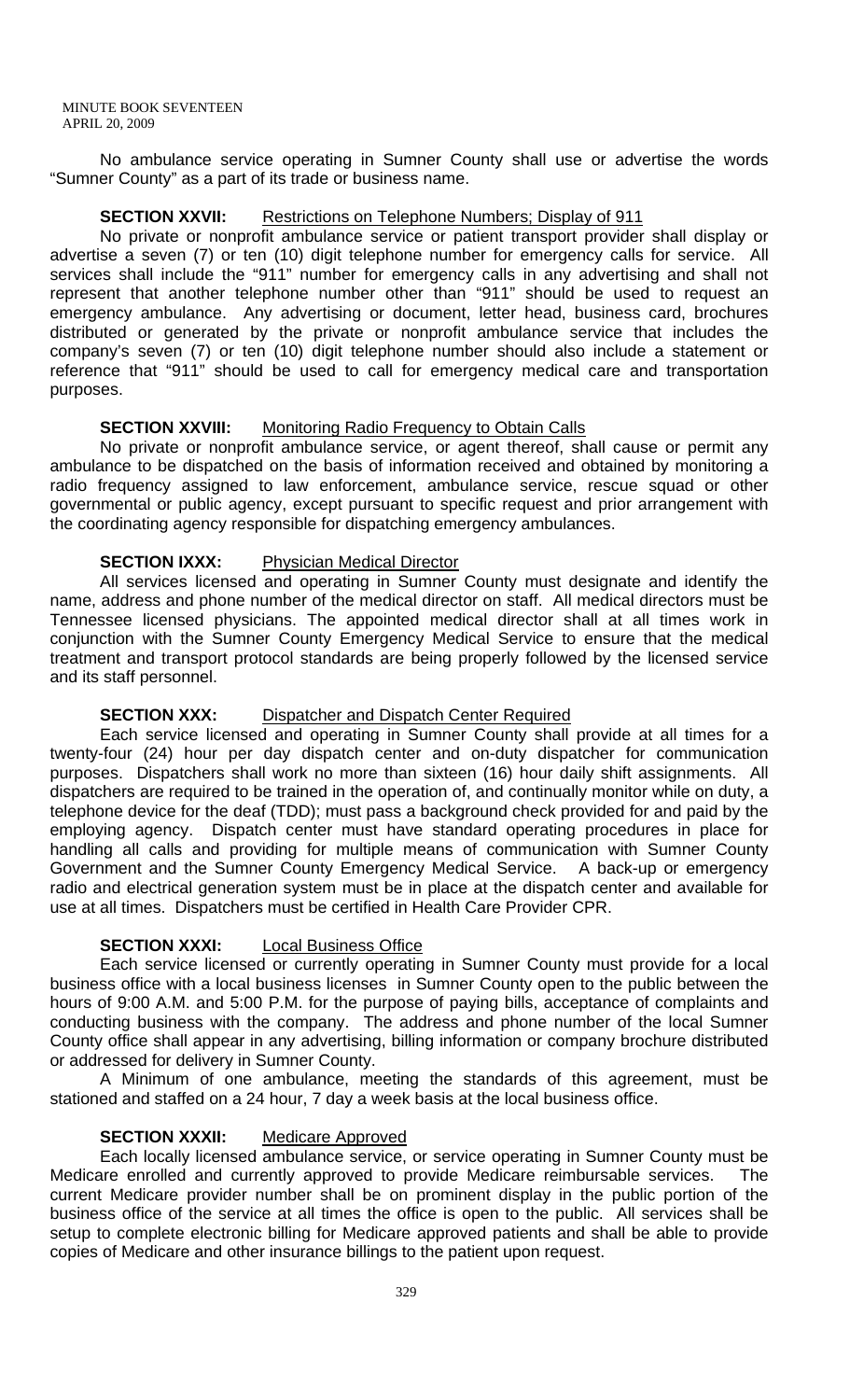## **SECTION XXXIII:** Penalties

Violations of this Resolution are enforceable in General Sessions, Chancery or Circuit Courts of Sumner County. All violations of this Resolution shall be reported immediately to the Sumner County Emergency Medical Service Director for review and enforcement action. Convictions for violations of this Resolution may carry possible license suspension, revocation or monetary civil fines, remedial and restitution in nature, not to exceed five-hundred dollars (\$500.00) or punitive fines not to exceed fifty dollars (\$50.00), without trial by jury, for each offense the violator is convicted thereof. Each particular definable offense or each day a continuing offense is allowed to continue constitutes a separate and enforceable act.

#### **SECTION XXXIV:** Record of Dispatch

Each locally licensed ambulance service shall report total number of calls originating within Sumner County. The report shall be broken down by zip code and include time call received, dispatched, arrival at scene, transport time, arrival at drop-off location, return to service time shall be maintained. All dispatch records and patient care reports shall conspicuously reference the SCEMS assigned Manifest Number.

#### **SECTION XXXV:** Conflict with Other Laws

 If a particular provision of this Resolution conflicts with a provision of federal or state law, the federal or state law shall be controlling with regard to that particular provision in conflict only. Prior provisions of past county resolutions in conflict with any particular provision contained herein are hereby repealed, and this Resolution should be considered the controlling document with regard to the subject matter covered.

#### **SECTION XXXVI:** Severability

If any section, subsection, sentence, clause, phrase or portion of this Resolution is for any reason held invalid or unconstitutional by any court of competent jurisdiction, such language or portion shall be deemed a separate, distinct, and independent provision and such holding shall not affect the validity or the remaining portions thereof, unless so noted by the court.

**SECTION XXXVII:** Effective Date - This Resolution shall take effect July 1, 2009, the public welfare requiring it.

\_\_\_\_\_\_\_\_\_\_\_\_\_\_\_\_\_\_\_\_\_\_\_\_\_\_\_\_\_\_\_\_\_\_\_\_\_\_\_\_\_\_\_\_\_\_\_\_\_\_\_\_\_\_\_\_\_\_\_\_\_\_\_\_\_\_\_\_\_\_\_\_\_\_\_\_\_

 Chairman Hyde recognized the County Law Director who stated that the resolution places restrictions on private ambulances operating in Sumner County.

The electronic vote was recorded in the following manner:

| <b>Akins</b> |   | Fennell          |       | Cummings     |          |
|--------------|---|------------------|-------|--------------|----------|
| Utley        | Y | Graves           | Y     | Satterfield  | N        |
| F. Freels    | Y | <b>Matthews</b>  | Y     | <b>Boyd</b>  |          |
| England      | Y | <b>Hendricks</b> | Y     | LeMarbre     |          |
| Moser        | Y | <b>Decker</b>    | Y     | Hyde         |          |
| Hughes       | Y | Kimbrough        | Y     | Goode        |          |
| Skidmore     | Y | P. Freels        | Y     | <b>Stone</b> |          |
| <b>Hobbs</b> |   | Pospisil         | Y     |              |          |
| 0904-02      |   | Yes: 22          | No: 1 | Abs: $0$     | 08:28 PM |

Chairman Hyde declared the resolution approved by the body.

 **\_\_\_\_\_\_\_\_\_\_\_\_\_\_\_\_\_\_\_\_\_\_\_\_\_\_\_\_\_\_\_\_\_\_\_\_\_\_\_\_\_\_\_\_\_\_\_\_\_\_\_\_\_\_\_\_\_\_\_\_\_\_\_\_\_\_\_\_\_\_\_\_\_\_**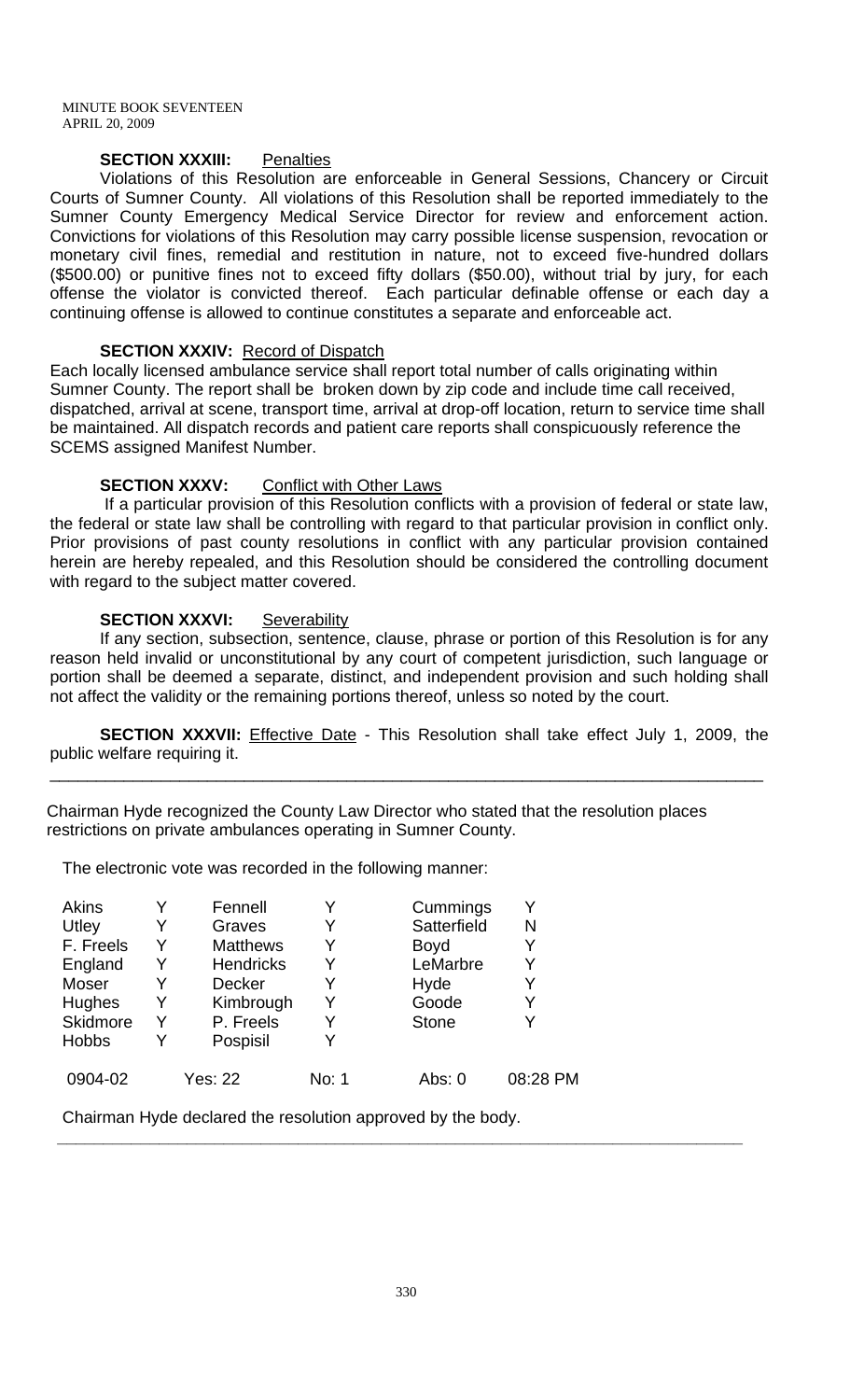Commissioner Fennell introduced the following resolution and moved for approval. Commissioner Matthews seconded the motion.

#### **0904-03 A RESOLUTION AUTHORIZING APPLICATION FOR FUNDING UNDER THE RECOVERY ACT EDWARD BYRNE MEMORIAL JUSTICE ASSISTANCE GRANT (JAG) PROGRAM AND AUTHORIZING PUBLIC HEARING OF THIS GRANT APPLICATION**

**WHEREAS,** on February 17, 2009, President Obama signed into law the American Recovery and Reinvestment Act of 2009 which includes, as one of its elements, providing the United States Department of Justice with the funding for grants to assist State, local and tribal law enforcement (including support for hiring), to combat violence against women, to fight internet crimes against children, to improve the functioning of the criminal justice system, to assist victims of crime, and to support youth-mentoring; and

**WHEREAS,** the Sumner County Sheriff's Office has been advised that it is eligible for approximately \$61,773.00 in funding; and

**WHEREAS,** the Recovery Act provides for certain deadlines to be met, and requirements to be fulfilled, to apply for the grant; and

**WHEREAS,** all grant applications must be submitted by May 18, 2009 at 8:00 p.m. and

**WHEREAS,** the Sumner County Sheriff's Office, must make the grant application available for review by its governing body not fewer than thirty (30) days before the application is submitted; and

**WHEREAS,** it is further required that an opportunity to comment be provided to citizens and neighborhood or community organizations and by this resolution such occasion is hereby given; and

**WHEREAS,** because the stated deadline for application, and the scheduled times for the Sumner County Commission meetings, dictate that the Sumner County Commission will have to review this application at its April meeting in order to meet the stated requirements; and

**WHEREAS,** it appears that the opportunity for public comment from citizens and neighborhood or community organizations can be held at the April 20, 2009 County Commission meeting;

**NOW, THEREFORE, BE IT RESOLVED** by the Board of County Commissioners of Sumner County, Tennessee, as follows:

The Sumner County Sheriff's Office is hereby authorized make application to the American Recovery and Reinvestment Act of 2009 for funding through the Edward Byrne Memorial Justice Assistance Grant (JAG) Program.

The Sumner County Commission has reviewed this resolution at its meeting on April 20, 2009, which will be more than thirty (30) days before the application is submitted.

3. When these requirements have been fulfilled by the County Commission, then the Sheriff's Office may make their application for funding under the American Recovery and Reinvestment Act of 2009.

4. The County Executive of Sumner County is authorized to sign any necessary documents for completion of this grant application.

\_\_\_\_\_\_\_\_\_\_\_\_\_\_\_\_\_\_\_\_\_\_\_\_\_\_\_\_\_\_\_\_\_\_\_\_\_\_\_\_\_\_\_\_\_\_\_\_\_\_\_\_\_\_\_\_\_\_\_\_\_\_\_\_\_\_\_\_\_\_\_\_\_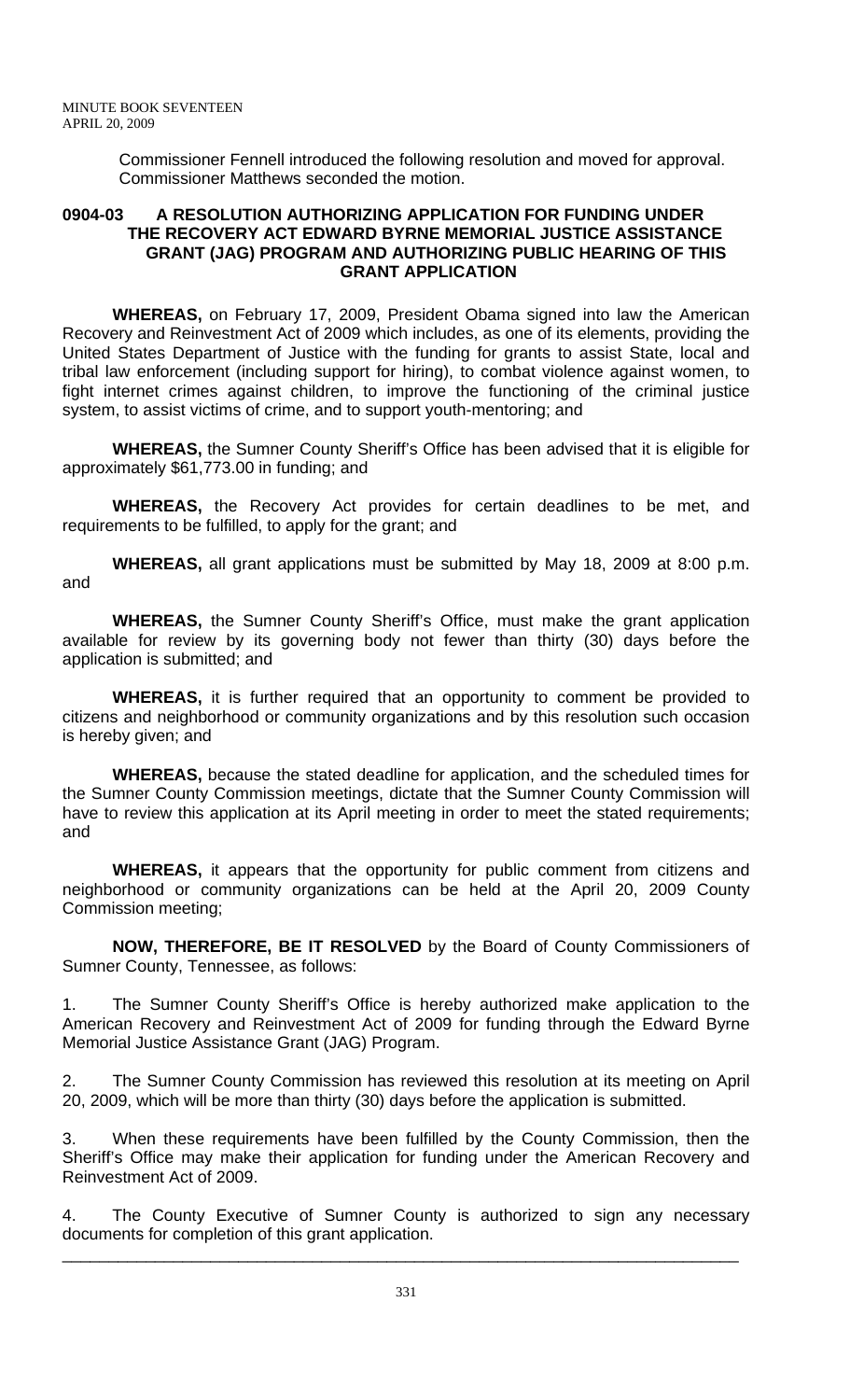Commissioner Goode declared an indirect conflict of interest stating that he would vote his conscious.

The electronic vote was recorded in the following manner:

| Akins     | Y | Fennell          |       | Cummings     | Y        |
|-----------|---|------------------|-------|--------------|----------|
| Utley     | Y | Graves           | Y     | Satterfield  | Y        |
| F. Freels | Y | <b>Matthews</b>  | Y     | <b>Boyd</b>  | Y        |
| England   | Y | <b>Hendricks</b> | Y     | LeMarbre     | Y        |
| Moser     |   | <b>Decker</b>    | Y     | Hughes       | Y        |
| Kimbrough | Y | Goode            |       | Skidmore     | Y        |
| P. Freels | Y | <b>Stone</b>     |       | <b>Hobbs</b> | Y        |
| Pospisil  |   |                  |       |              |          |
| 0904-03   |   | Yes: 22          | No: 0 | Abs: 0       | 08:30 PM |

Chairman Hyde declared Resolution 0904-03 approved by the body.

# **PUBLIC WORKS COMMITTEE**

\_\_\_\_\_\_\_\_\_\_\_\_\_\_\_\_\_\_\_\_\_\_\_\_\_\_\_\_\_\_\_\_\_\_\_\_\_\_\_\_\_\_\_\_\_\_\_\_\_\_\_\_\_\_\_\_\_\_\_\_\_\_\_\_\_\_\_\_\_\_\_\_\_\_\_

There was no report from the Public Works Committee.

# **LEGISLATIVE COMMITTEE**

 $\overline{\phantom{a}}$  , and the contribution of the contribution of the contribution of the contribution of the contribution of the contribution of the contribution of the contribution of the contribution of the contribution of the

Clerk Kemp read the following into the record:

# **PUBLIC NOTICE**

There will be a public hearing before the Sumner County Commission on April 20, 2009, at approximately 7:00 p.m. to discuss several amendments to the Sumner County Zoning Resolution. This meeting will be held in the Sumner County Administration Building Commission Chambers located at 355 N. Belvedere Drive, Gallatin, TN.

This public hearing is to discuss and vote on amending the Sumner County Zoning Resolution Article X, Section 3.1 & 3.2, Sumner County Flood Damage Prevention Provisions to include updated flood insurance rate maps (firms) to maintain eligibility in the National Flood Insurance Program.

A copy of this request is on file in the Sumner County Planning Office which is located in Room 208 at the Sumner County Administration Building, 355 N. Belvedere Drive, Gallatin, TN.

Anyone having an interest, desiring to comment or ask questions concerning this request is invited to attend this meeting or call the Sumner County Planning Office at (615) 451-6097.

 Chairman Hyde declared the public hearing open. With no one wishing to speak, the public hearing was declared closed.

\_\_\_\_\_\_\_\_\_\_\_\_\_\_\_\_\_\_\_\_\_\_\_\_\_\_\_\_\_\_\_\_\_\_\_\_\_\_\_\_\_\_\_\_\_\_\_\_\_\_\_\_\_\_\_\_\_\_\_\_\_\_\_\_\_\_\_\_\_\_\_\_\_\_

 **\_\_\_\_\_\_\_\_\_\_\_\_\_\_\_\_\_\_\_\_\_\_\_\_\_\_\_\_\_\_\_\_\_\_\_\_\_\_\_\_\_\_\_\_\_\_\_\_\_\_\_\_\_\_\_\_\_\_\_\_\_\_\_\_\_\_\_** 

Commissioner Pospisil introduced the following resolution and moved for approval. Commissioner Fennell seconded the motion.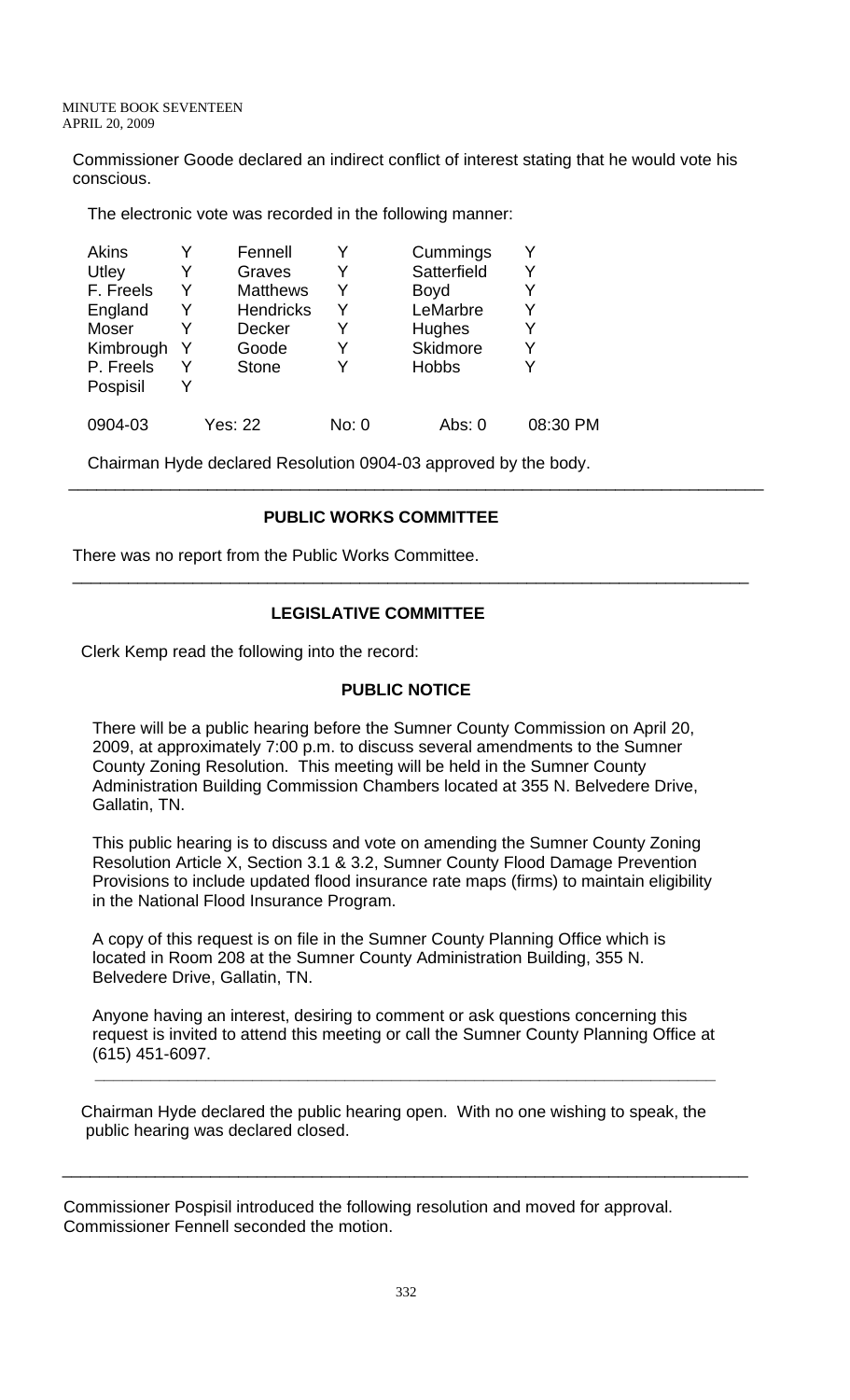#### **0904-04 A RESOLUTION AMENDING THE SUMNER COUNTY ZONING RESOLUTION ARTICLE X, SECTION 3.1 AND 3.2 FLOOD DAMAGE PREVENTION PROVISIONS TO INCLUDE UPDATED FLOOD INSURANCE RATE MAPS (FIRM) TO MAINTAIN ELEIGIBILITY IN THE NATIONAL FLOOD INSURANCE PROGRAM**

**BE IT RESOLVED** by the Sumner County Board of County Commissioners meeting in regular session on this the  $20<sup>th</sup>$  day of April, 2009, that this body does hereby amend the Sumner County Zoning Resolution Article X, Section 3.1 and 3.2 flood damage prevention provisions to include updated flood insurance rate maps (firm) to maintain eligibility in the National Flood Insurance Program.

\_\_\_\_\_\_\_\_\_\_\_\_\_\_\_\_\_\_\_\_\_\_\_\_\_\_\_\_\_\_\_\_\_\_\_\_\_\_\_\_\_\_\_\_\_\_\_\_\_\_\_\_\_\_\_\_\_\_\_\_\_\_\_\_\_\_\_\_\_\_\_\_\_

The electronic vote was recorded in the following manner:

| <b>Akins</b> | Y              | Fennell          |        | Cummings Y        |
|--------------|----------------|------------------|--------|-------------------|
| Utley        | Y              | Graves           |        | Satterfield       |
| F. Freels    | Y              | <b>Matthews</b>  | Y      | <b>Boyd</b>       |
| England      | Y              | <b>Hendricks</b> | Y      | LeMarbre          |
| Moser        | Y              | <b>Decker</b>    |        | Hyde              |
| Hughes       | Y              | Kimbrough        | Y      | Goode             |
| Skidmore     | Y              | P. Freels        |        | <b>Stone</b><br>Α |
| <b>Hobbs</b> | Y              | Pospisil         |        |                   |
| 0904-04      | <b>Yes: 22</b> | No: 0            | Abs: 1 | 08:32 PM          |

Chairman Hyde declared Resolution 0904-04 approved by the body.

## **BUDGET COMMITTEE**

\_\_\_\_\_\_\_\_\_\_\_\_\_\_\_\_\_\_\_\_\_\_\_\_\_\_\_\_\_\_\_\_\_\_\_\_\_\_\_\_\_\_\_\_\_\_\_\_\_\_\_\_\_\_\_\_\_\_\_\_\_\_\_\_\_\_\_\_\_\_

 Commissioner Moser introduced the following resolution and moved for approval. Commissioner Hobbs seconded the motion.

#### **0904-05 A RESOLUTION APPROPRIATING \$1,611,761.19 TO OCTOBER 2007 BOND PROCEEDS FROM DONATIONS FOR THE DRAKES CREEK SEWER PROJECT**

**BE IT RESOLVED** by the Sumner County Board of County Commissioners meeting in regular session on this the 20th day of April, 2009, that this body hereby appropriates as pass-through funds, when received from Davidson Academy and the Hendersonville Utility District for the Drakes Creek Sewer Project, \$1,611,761.10 to the October 2007 Bond Proceeds as shown on the attached schedule.

**BE IT FURTHER RESOLVED** that when received these funds shall be used to reimburse Bond Fund.

\_\_\_\_\_\_\_\_\_\_\_\_\_\_\_\_\_\_\_\_\_\_\_\_\_\_\_\_\_\_\_\_\_\_\_\_\_\_\_\_\_\_\_\_\_\_\_\_\_\_\_\_\_\_\_\_\_\_\_\_\_\_\_\_\_\_\_\_\_\_\_\_\_\_

The electronic vote was recorded in the following manner:

| Akins         |   | Fennell               | Cummings Y        |
|---------------|---|-----------------------|-------------------|
| Utley         |   | Graves<br>v           | Satterfield Y     |
| F. Freels     |   | <b>Matthews</b><br>-Y | <b>Boyd</b>       |
| England       |   | Hendricks Y           | LeMarbre          |
| Moser         |   | Decker                | Hyde              |
| <b>Hughes</b> |   | Kimbrough Y           | Goode<br>v        |
| Skidmore      | А | P. Freels             | v<br><b>Stone</b> |
| <b>Hobbs</b>  |   | Pospisil              |                   |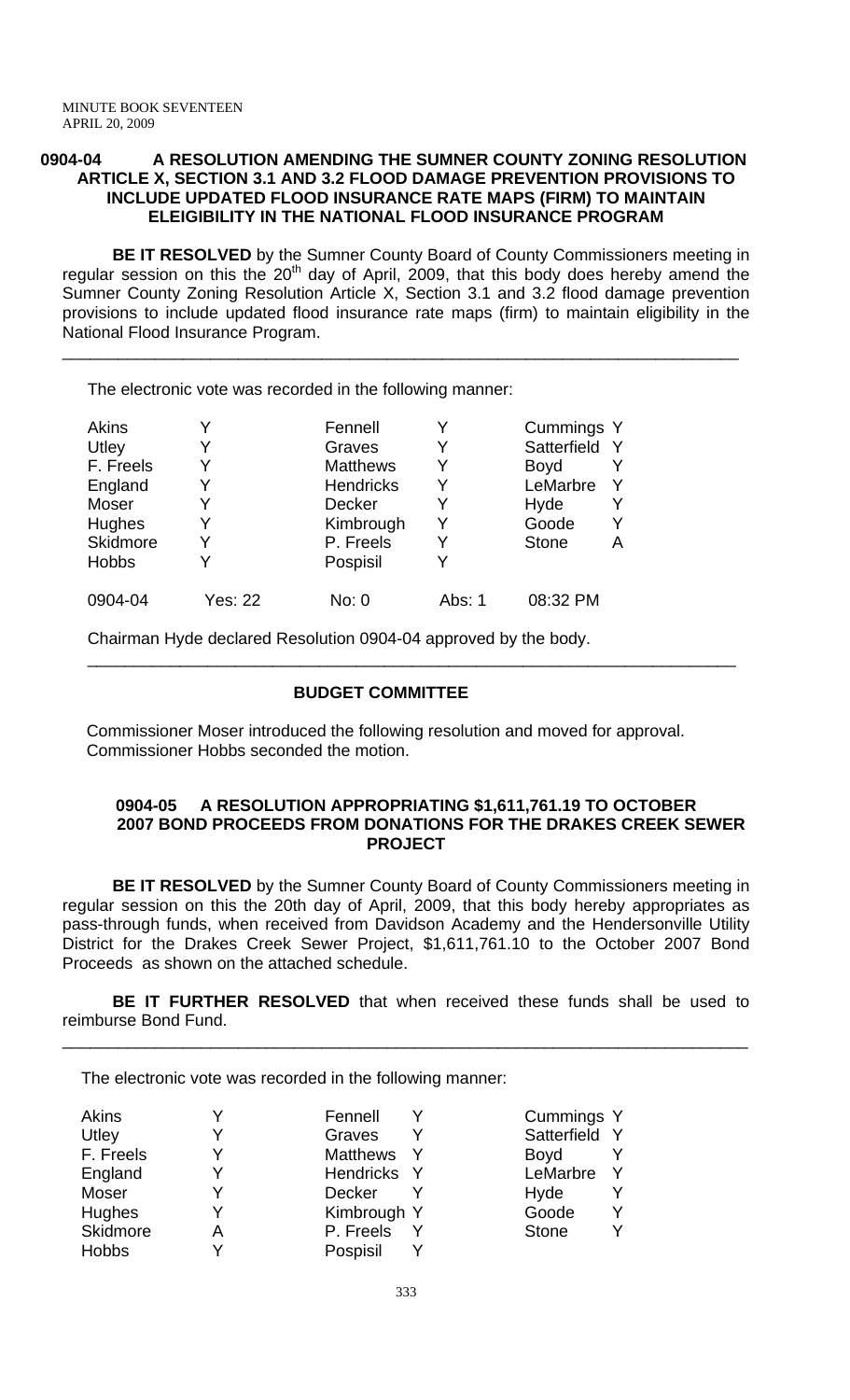0904-05 Yes: 22 No: 0 Abs: 1 08:34 PM

Chairman Hyde declared Resolution 0904-05 approved by the body.

 Commissioner Moser introduced the following resolution and moved for approval. Commissioner Matthews seconded the motion.

 **\_\_\_\_\_\_\_\_\_\_\_\_\_\_\_\_\_\_\_\_\_\_\_\_\_\_\_\_\_\_\_\_\_\_\_\_\_\_\_\_\_\_\_\_\_\_\_\_\_\_\_\_\_\_\_\_\_\_\_\_\_\_\_\_\_\_\_\_\_\_** 

#### **0904-06 A RESOLUTION APPROPRIATING \$500.00 TO THE COPS PROGRAM FOR FAMILY OF BRIAN DENNING FOR TRAVEL EXPENSES TO THE POLICE MEMORIAL IN WASHINGTON, D.C.**

**BE IT RESOLVED** by the Sumner County Board of County Commissioners meeting in regular session on this the 20th day of April, 2009 that this body hereby appropriates \$500.00 from the County General Reserve Fund to the Cops Program for the family of Brian Denning to assist with their travel expenses to the Police Memorial in Washington, D.C.

\_\_\_\_\_\_\_\_\_\_\_\_\_\_\_\_\_\_\_\_\_\_\_\_\_\_\_\_\_\_\_\_\_\_\_\_\_\_\_\_\_\_\_\_\_\_\_\_\_\_\_\_\_\_\_\_\_\_\_\_\_\_\_\_\_\_\_\_\_\_\_\_\_

 Ms. Dennen stated that the donation in the resolution must be made to a non-profit organization and requested that the resolution reflect that the funds be given pursuant to appropriate rules regarding donations. Commissioner Moser agreed to the change in the resolution, as reflected in the resolution.

The electronic vote was recorded in the following manner:

| <b>Akins</b>    |   | Fennell          |       | Cummings     |          |
|-----------------|---|------------------|-------|--------------|----------|
| Utley           |   | Graves           |       | Satterfield  | Y        |
| F. Freels       |   | <b>Matthews</b>  | Y     | <b>Boyd</b>  | Y        |
| England         | Y | <b>Hendricks</b> | Y     | LeMarbre     | Y        |
| Moser           |   | <b>Decker</b>    |       | Hyde         | Y        |
| Hughes          | Y | Kimbrough        | Y     | Goode        | Y        |
| <b>Skidmore</b> |   | P. Freels        |       | <b>Stone</b> | Y        |
| <b>Hobbs</b>    |   |                  |       |              |          |
| 0904-06         |   | <b>Yes: 22</b>   | No: 0 | Abs: 0       | 08:36 PM |

Chairman Hyde declared Resolution 0904-06 approved by the body.

 Commissioner Moser introduced the following resolution and moved for approval. Commissioner Kimbrough seconded the motion.

\_\_\_\_\_\_\_\_\_\_\_\_\_\_\_\_\_\_\_\_\_\_\_\_\_\_\_\_\_\_\_\_\_\_\_\_\_\_\_\_\_\_\_\_\_\_\_\_\_\_\_\_\_\_\_\_\_\_\_\_\_\_\_\_\_\_\_\_\_\_\_\_

#### **0904-07 A RESOLUTION AUTHORIZING A CONTINUOUS FIVE (5) YEAR REAPPRAISAL CYCLE**

 **WHEREAS,** Tennessee Code Annotated Section 67-5-1601 establishes a general six (6) year appraisal for updating and equalizing property values for every county in Tennessee for property taxes purposes; and

 **WHEREAS,** a six (6) year reappraisal program consists of an on-site review of each parcel of real property over a five-year period followed by revaluation of all such property in the year following completion of the review period and includes a current value updating during the third year of the review cycle and sales ratio studies during the second and fifth years of the review cycle; and

 **WHEREAS,** Chapter 318 of the 1997 Public Acts provides upon the approval of the assessor and upon the adoption by majority approval vote of the county legislative body, the reappraisal program may be completed by a continuous five (5) year cycle comprised of an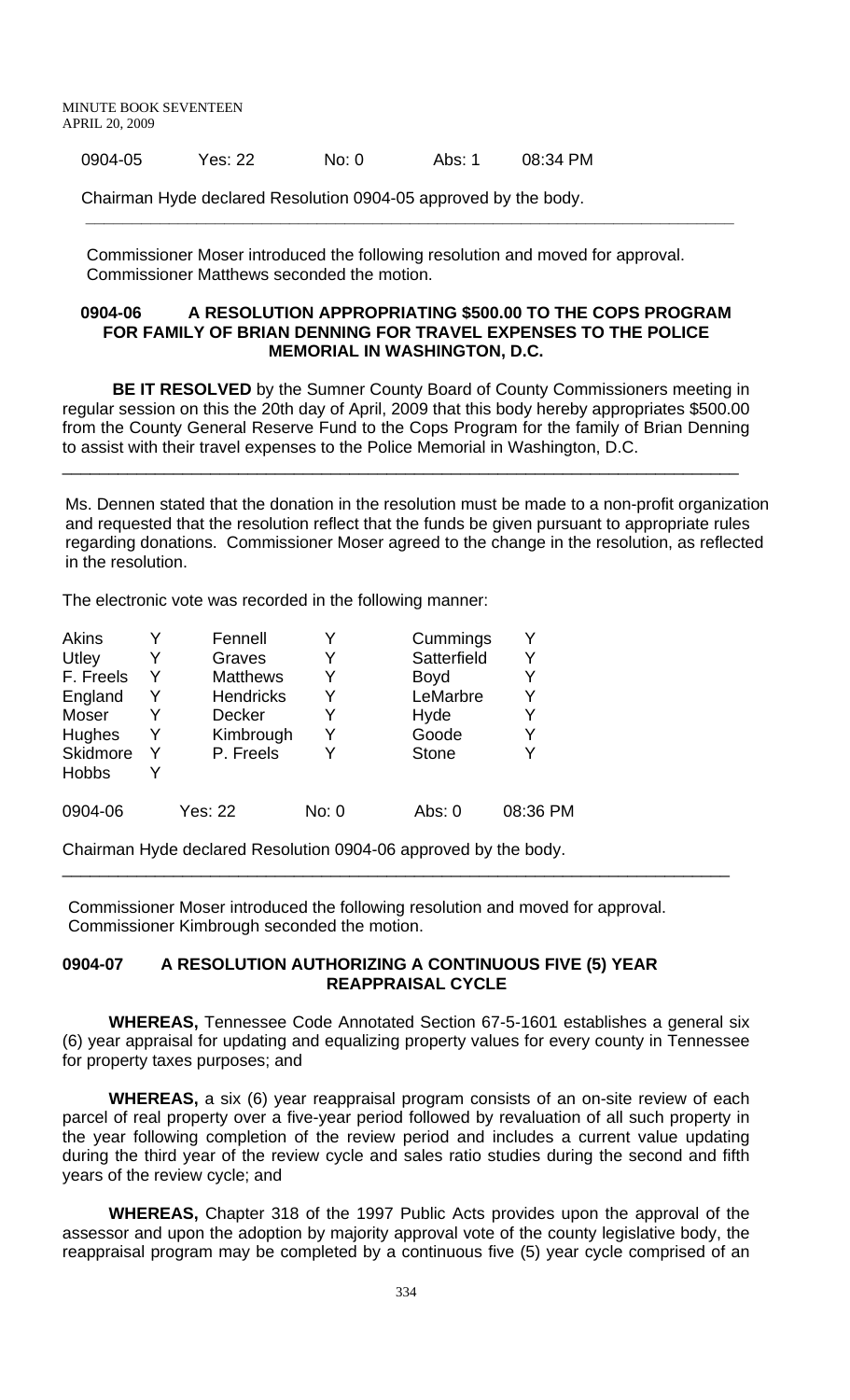on-site review of each real property over a four (4) year period followed by revaluation of all such property in the year following completion of the review period; and

 **WHEREAS,** the county legislative body of Sumner County understands that by approving such a five (5) year reappraisal cycle a sales ratio study will be conducted during the second and fourth years of the review cycle and the centrally assessed properties and commercial/industrial tangible property will be equalized by the sales ration adopted by the State Board of Equalization;

 **NOW, THEREFORE BE IT RESOLVED** by the Sumner County Board of County Commissioners meeting in regular session on this the  $20<sup>th</sup>$  day of April, 2009, that PURSUANT to Tennessee Code Annotated Section 67-5-1601, as amended by Chapter 318 of the 1997 Public Acts, reappraisal shall be accomplished in Sumner County by a continuous five (5) year cycle beginning 2009, comprised of an on-site review of each parcel of real property over a four (4) year period followed by revaluation of all such property for tax year 2014.

**\_\_\_\_\_\_\_\_\_\_\_\_\_\_\_\_\_\_\_\_\_\_\_\_\_\_\_\_\_\_\_\_\_\_\_\_\_\_\_\_\_\_\_\_\_\_\_\_\_\_\_\_\_\_\_\_\_\_\_\_\_\_\_\_\_\_\_\_\_\_\_\_\_\_**

Commissioner Stone moved, seconded by Commissioner Hobbs, to defer the matter.

The electronic vote was recorded in the following manner:

| Akins            | Fennell        | Y     | Cummings     |          |
|------------------|----------------|-------|--------------|----------|
| Utley            | Graves         | Y     | Satterfield  |          |
| <b>Matthews</b>  | <b>Boyd</b>    | Y     | England      |          |
| <b>Hendricks</b> | LeMarbre       | Y     | <b>Moser</b> | Y        |
| <b>Decker</b>    | Hyde           | Y     | Hughes       |          |
| Kimbrough Y      | Goode          | Y     | Skidmore     |          |
| P. Freels        | <b>Stone</b>   | Y     | <b>Hobbs</b> | V        |
| Pospisil         |                |       |              |          |
| <b>DEFER</b>     | <b>Yes: 22</b> | No: 0 | Abs: 0       | 08:37 PM |

Chairman Hyde declared the resolution deferred by the body.

Chairman Hyde recognized Commissioner England who discussed the Memo the Chairman Hyde send to County Commisioners. Commissioners England requested the parliamentarian review the Commission rules and Roberts Rules of Order.

\_\_\_\_\_\_\_\_\_\_\_\_\_\_\_\_\_\_\_\_\_\_\_\_\_\_\_\_\_\_\_\_\_\_\_\_\_\_\_\_\_\_\_\_\_\_\_\_\_\_\_\_\_\_\_\_\_\_\_\_\_\_\_\_\_\_\_\_\_\_\_\_\_\_\_\_

# **CONSENT AGENDA**

 Commissioner Moser introduced the following resolution and moved for approval. Commissioner Goode seconded the motion.

\_\_\_\_\_\_\_\_\_\_\_\_\_\_\_\_\_\_\_\_\_\_\_\_\_\_\_\_\_\_\_\_\_\_\_\_\_\_\_\_\_\_\_\_\_\_\_\_\_\_\_\_\_\_\_\_\_\_\_\_\_\_\_\_

#### **0904-08 A RESOLUTION APPROVING THE FISCAL YEAR 2008-2009 SUMNER COUNTY BOARD OF EDUCATION FEDERAL PROJECTS BUDGET AMENDMENTS AND APPROPRIATING AND/OR TRANSFERRING SUCH FUNDS AS REQUIRED**

**BE IT RESOLVED** by the Sumner County Board of County Commissioners meeting in regular session on this the 20<sup>th</sup> day of April, 2009 that this body hereby approves the 2008-2009 Sumner County Board of Education Federal Projects Budget Amendments and appropriates and/or transfers such funds among the various accounts as shown on the attached schedule which is hereby incorporated as part of this resolution.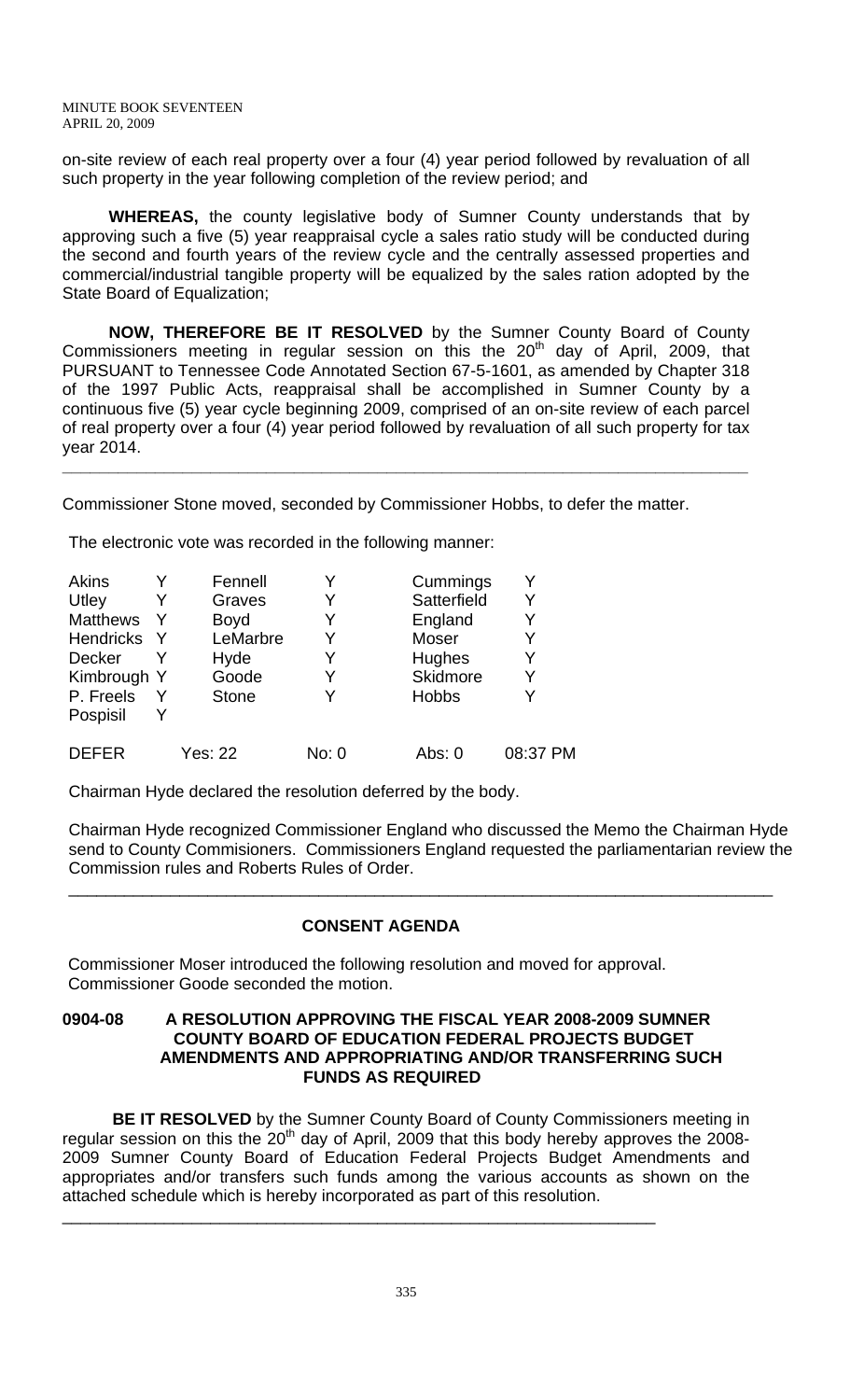#### **0904-09 A RESOLUTION APPROVING THE FISCAL YEAR 2008-2009 SUMNER COUNTY BOARD OF EDUCATION GENERAL PURPOSE SCHOOL FUND BUDGET AMENDMENTS AND APPROPRIATING AND/OR TRANSFERRING SUCH FUNDS AS REQUIRED**

 **BE IT RESOLVED** by the Sumner County Board of County Commissioners meeting in regular session on this the 20<sup>th</sup> day of April, 2009 that this body hereby approves the 2008-2009 Sumner County Board of Education General Purpose School Fund budget amendments and appropriates and/or transfers such funds among the various accounts as shown on the attached schedule which is hereby incorporated as a part of this resolution.

\_\_\_\_\_\_\_\_\_\_\_\_\_\_\_\_\_\_\_\_\_\_\_\_\_\_\_\_\_\_\_\_\_\_\_\_\_\_\_\_\_\_\_\_\_\_\_\_\_\_\_\_\_\_\_\_\_\_\_\_\_\_\_\_

\_\_\_\_\_\_\_\_\_\_\_\_\_\_\_\_\_\_\_\_\_\_\_\_\_\_\_\_\_\_\_\_\_\_\_\_\_\_\_\_\_\_\_\_\_\_\_\_\_\_\_\_\_\_\_\_\_\_\_\_\_\_\_\_

#### **0904-10 A RESOLUTION APPROPRIATING \$11,172.13 TO THE ANIMAL CONTROL FUND FROM UNDESIGNATED FUND BALANCE TO COVER SHORTAGE IN VARIOUS LINES**

 **BE IT RESOLVED** by the Sumner County Board of County Commissioners meeting in regular session on this the  $2O<sup>th</sup>$  day of April, 2009 that this body does hereby appropriate \$11,172.13 to the Animal Control Fund from Undesignated Fund Balance to cover shortage in various lines.

#### **0904-11 A RESOLUTION APPROPRIATING \$60,000.00 FROM GALLATIN PUBLIC LIBRARY RESERVE ACCOUNT TO OTHER ACCOUNTS**

**BE IT RESOLVED** by the Sumner County Board of County Commissioners meeting in regular session on this the  $20<sup>th</sup>$  day of April, 2009, that this body hereby appropriates \$60,000.00 from Gallatin Public Library Reserve Account to other Accounts for computer purchases as shown on the attached schedule.

#### **0904-12 A RESOLUTION APPROPRIATING \$29,700.00 AS PASS-THROUGH FUNDS FROM DGA GRANT TO VARIOUS LINES TO THE HEALTH DEPARTMENT ACCOUNT**

**\_\_\_\_\_\_\_\_\_\_\_\_\_\_\_\_\_\_\_\_\_\_\_\_\_\_\_\_\_\_\_\_\_\_\_\_\_\_\_\_\_\_\_\_\_\_\_\_\_\_\_\_\_\_\_\_\_\_\_\_\_\_\_\_\_\_\_\_\_\_\_\_\_\_** 

 **BE IT RESOLVED** by the Sumner County Board of County Commissioners meeting in regular session on this the  $20<sup>th</sup>$  day of April, 2009 that this body hereby appropriates \$29,700.00 as pass-through funds from DGA Grant to Various Lines of the Health Department Account as shown on the attached schedules.

\_\_\_\_\_\_\_\_\_\_\_\_\_\_\_\_\_\_\_\_\_\_\_\_\_\_\_\_\_\_\_\_\_\_\_\_\_\_\_\_\_\_\_\_\_\_\_\_\_\_\_\_\_\_\_\_\_\_\_\_\_\_\_\_\_\_\_\_\_\_\_\_\_\_

## **0904-13 A RESOLUTION AUTHORIZING THE ACCEPTANCE OF THE \$195,000.00 STIMULUS GRANT FOR STATION CAMP GREENWAY PROJECT**

**BE IT RESOLVED** by the Sumner County Board of County Commissioners meeting in regular session on this the 20th day of April, 2009, that this body hereby authorizing the acceptance of the \$195,000.00 Stimulus Grant for the Station Camp Greenway Project.

## **0904-14 A RESOLUTION APPROPRIATING \$57,941.94 FROM VARIOUS FUNDS TO VARIOUS ACCOUNTS OF THE OFFICE OF THE SHERIFF**

\_\_\_\_\_\_\_\_\_\_\_\_\_\_\_\_\_\_\_\_\_\_\_\_\_\_\_\_\_\_\_\_\_\_\_\_\_\_\_\_\_\_\_\_\_\_\_\_\_\_\_\_\_\_\_\_\_\_\_\_\_\_\_\_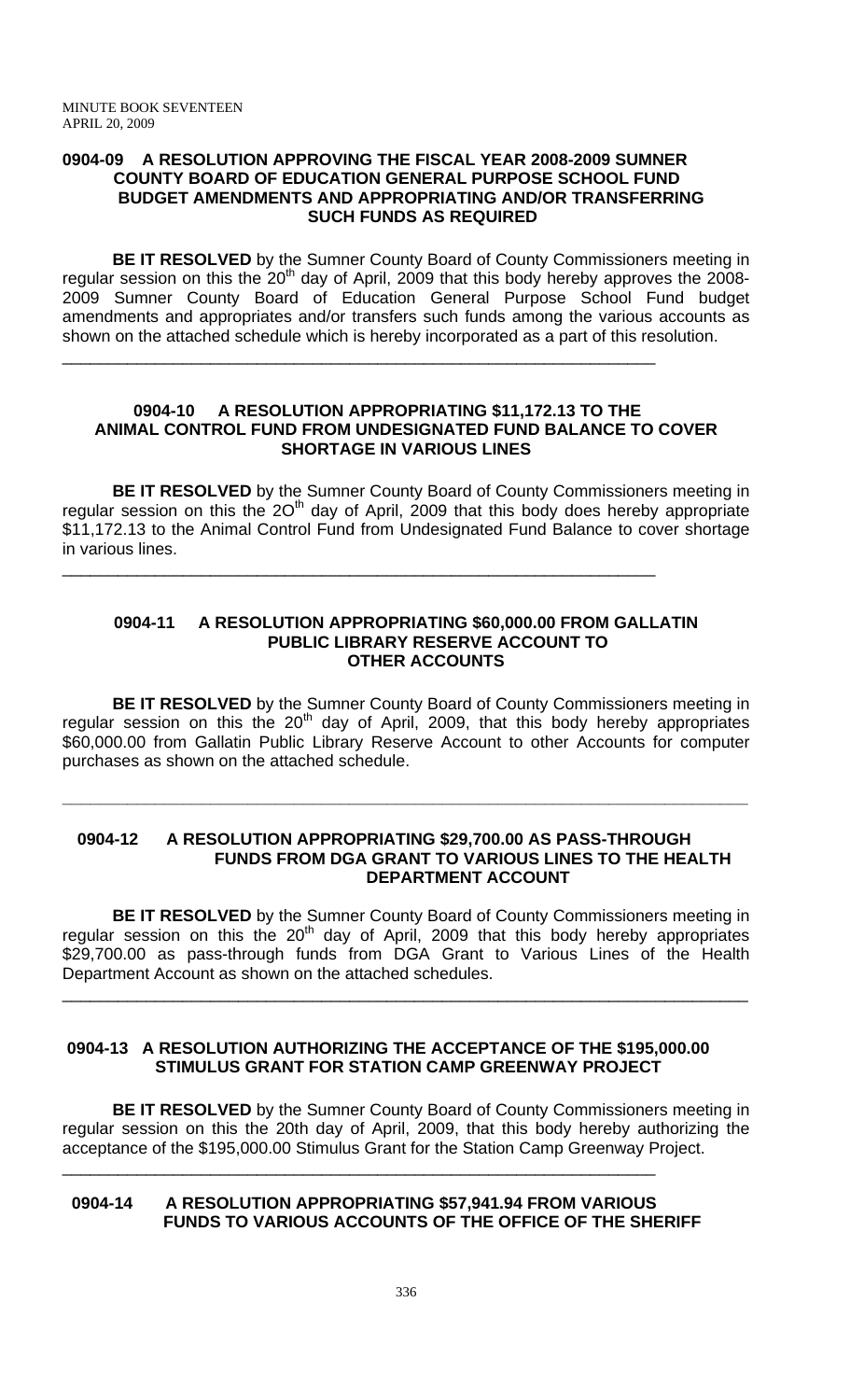**BE IT RESOLVED** by the Sumner County Board of County Commissioners meeting in regular session on this the  $20<sup>th</sup>$  day of April, 2009, that this body hereby appropriates \$57,941.94 from Various Funds to Various Accounts of the Office of the Sheriff as shown on attached schedules.

#### **0904-15 A RESOLUTION ALLOWING THE TRUSTEE'S OFFICE A CREDIT IN THE FINAL SETTLEMENT OF THE 2007 PROPERTY TAX ROLL TOTALING \$105,276.53 DUE TO CHANGES OF ERRORS AND RELEASES**

\_\_\_\_\_\_\_\_\_\_\_\_\_\_\_\_\_\_\_\_\_\_\_\_\_\_\_\_\_\_\_\_\_\_\_\_\_\_\_\_\_\_\_\_\_\_\_\_\_\_\_\_\_\_\_\_\_\_\_\_\_\_\_\_

 **WHEREAS**, Section 5-5-124, of the Tennessee Code Annotated, allows the Trustee of Sumner County, Tennessee, to obtain credit in final settlement of the 2007 property tax roll totaling \$105,276.53; and

**WHEREAS**, this amount represents changes due to errors and releases made by the Tax Assessor of Sumner County, Tennessee, State Board of Equalization, and Assessment Appeal Commission;

**NOW, THEREFORE, BE IT RESOLVED** by the Sumner County Board of County Commissioners meeting in regular session on this the 20th day of April, 2009, that this body does hereby allow the Trustee of Sumner County, Tennessee, a credit in the final settlement of the 2007 property tax roll totaling \$105,276.53 due to changes of errors and releases (a list of which is attached).

## **0904-16 A RESOLUTION FOR 2007 PROPERTY TAX ROLL PICK-UPS SETTLEMENT**

\_\_\_\_\_\_\_\_\_\_\_\_\_\_\_\_\_\_\_\_\_\_\_\_\_\_\_\_\_\_\_\_\_\_\_\_\_\_\_\_\_\_\_\_\_\_\_\_\_\_\_\_\_\_\_\_\_\_\_\_\_\_\_\_

 **WHEREAS**, Section 5-5-124, of the Tennessee Code Annotated, allows the Trustee of Sumner County, Tennessee, to obtain credit in final settlement of the 2007 property tax roll totaling \$277,227.63; and

**WHEREAS**, this amount represents changes due to pick-ups added by the Tax Assessor of Sumner County, Tennessee, State Board of Equalization, and Assessment Appeal Commission;

**NOW, THEREFORE, BE IT RESOLVED**, by the Sumner County Board of County Commissioners meeting in regular session on this the 20th day of April, 2009, that this body does hereby allow the Trustee of Sumner County, Tennessee, a credit in the final settlement of the 2007 property tax roll totaling \$277,227.63 due to pick-ups added.

## **0904-17 A RESOLUTION DECLARING VARIOUS ITEMS FROM THE SHERIFF'S OFFICE AS DESIGNATED FOR DISPOSAL PURSUANT TO EXISTING POLICIES**

\_\_\_\_\_\_\_\_\_\_\_\_\_\_\_\_\_\_\_\_\_\_\_\_\_\_\_\_\_\_\_\_\_\_\_\_\_\_\_\_\_\_\_\_\_\_\_\_\_\_\_\_\_\_\_\_\_\_\_\_\_\_\_\_

**BE IT RESOLVED** by the Sumner County Board of County Commissioners meeting in regular session on this the  $20<sup>th</sup>$  day of April, 2009, that this body does hereby declare the various items listed below as designated for disposal and authorize the Office of Sheriff to proceed with same pursuant to existing policies and procedures:

06 SM Black BDU Corrections Officer Pants 01 XSM Black Corrections Officer Polo Shirt 24 MED Black BDU Corrections Officer Pants 06 SM Black Corrections Officer Polo Shirts 16 XL Black BDU Corrections Officer Pants 17 LG Black Corrections Officer Polo Shirts 08 2XL Black BDU Corrections Officer Pants 07 XL Black Corrections Officer Polo Shirts 02 4XL Black BDU Corrections Officer Pants 02 2XL Black Corrections Officer Polo Shirts 02 SM Gray Corrections Officer Polo Shirts 01 LG Black Corrections Officer Jacket

24 LG Black BDU Corrections Officer Pants 17 MED Black Corrections Officer Polo Shirts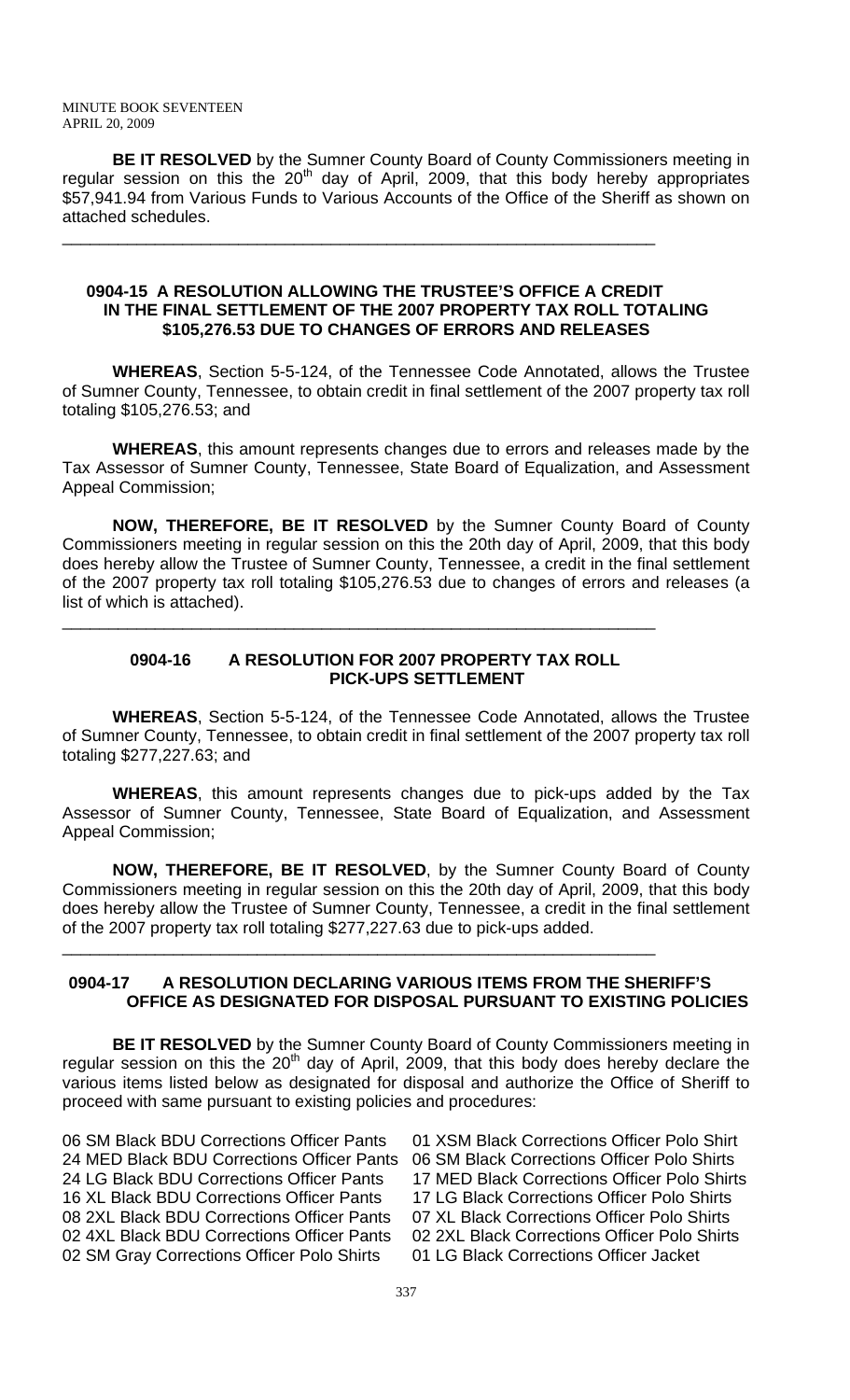02 MED Gray Corrections Officer Polo Shirts 03 MED Corrections Supervisor Shirts 07 LG Gray Corrections Officer Polo Shirts 05 LG Corrections Supervisor Shirts 05 2XL Gray Corrections Officer Polo Shirts 08 2XL Corrections Supervisor Shirts 02 3XL Gray Corrections Officer Polo Shirts 05 Pairs Green Deputy Pants 10 Tan Deputy Short Sleeve Uniform Shirts 01 Green Deputy Campaign Hat 03 Tan Deputy Long Sleeve Uniform Shirts Maxon SP 2650 SC s/n 92010684 Radio Kenwood TK 3200 s/n 70301384 Radio Maxon SP 2850 XSC s/n 921023581 Radio Kenwood TK 3200 s/n 70301409 Radio Maxon SP 2850 SC s/n 920106909 Radio Kenwood TK 3200 s/n 70406389 Radio Maxon SL 70WU2 s/n 960307534B Radio Kenwood TK 3200 s/n 30800105 Radio Maxon SP 2850 SC s/n 9020106752 Radio Kenwood TK 3200 s/n 00704391 Radio Maxon unknown model, no s/n Maxon unknown model, no s/n Maxon unknown model, no s/n Maxon unknown model, no s/n Kenwood KSC 31 Rapid Charger, no s/n Kenwood KSC 31 Rapid Charger, no s/n Kenwood KSC 31 Rapid Charger, no s/n Motorola Max Trac Radio s/n 428TXU3939 Motorola Max Trac Microphone, no s/n Uniden Model SMU 300K Radio s/n 83003345 Pulsar Sound Off Strobelight Pack Model ETP475 s/n 04121

Whelen Dash King 1000 Light, Model DKPSS s/n PHH7834

#### **0904-18 A RESOLUTION DECLARING VARIOUS ITEMS FROM THE AMBULANCE SERVICE AS SURPLUS AND AUTHORIZING DISPOSAL OR SALE OF SAME PURSUANT TO EXISTING POLICIES AND PROCEDURES**

\_\_\_\_\_\_\_\_\_\_\_\_\_\_\_\_\_\_\_\_\_\_\_\_\_\_\_\_\_\_\_\_\_\_\_\_\_\_\_\_\_\_\_\_\_\_\_\_\_\_\_\_\_\_\_\_\_\_\_\_\_\_\_\_

**BE IT RESOLVED** by the Sumner County Board of County Commissioners meeting in regular session on this the  $20<sup>th</sup>$  day of April, 2009, that this body does hereby declare various items from the Ambulance Service as surplus as shown on the attached schedule; and

**BE IT FURTHER RESOLVED,** that the disposal or sale of the same is authorized pursuant to existing policies and procedures.

#### **0904-19 A RESOLUTION ASKING THE TENNESSEE GENERAL ASSEMBLY TO PASS LEGISLATION ALLOWING FOR PUBLICATION BIDS NOT BY NEWSPAPER BUT BY OFFICAL GOVERNMENT INTERNET SITES**

\_\_\_\_\_\_\_\_\_\_\_\_\_\_\_\_\_\_\_\_\_\_\_\_\_\_\_\_\_\_\_\_\_\_\_\_\_\_\_\_\_\_\_\_\_\_\_\_\_\_\_\_\_\_\_\_\_\_\_\_\_\_\_\_

 **WHEREAS,** Publication of Bids requests in local newspapers is expensive and fails to fully notify all interested bidders; and

**WHEREAS,** interested bidders can be encouraged to check frequently for bid notices through local government websites which are easily accessible to everyone.

**THEREFORE BE IT RESOLVED** by the Sumner County Board of County Commissioners meeting in regular session on this the  $20<sup>th</sup>$  day of April, 2009, that this body hereby supports and encourages the Tennessee General Assembly to pass Legislation allowing for publication bids not by newspaper but by official government internet sites.

# **PROPERTY TAX REFUNDS**

The following property tax refunds were included on the Consent Agenda:

\_\_\_\_\_\_\_\_\_\_\_\_\_\_\_\_\_\_\_\_\_\_\_\_\_\_\_\_\_\_\_\_\_\_\_\_\_\_\_\_\_\_\_\_\_\_\_\_\_\_\_\_\_\_\_\_\_\_\_\_\_\_\_\_

William Boes II etux Jennifer A., \$66.12 Terry D. Kemp etux Joanne F., \$131.10 Liberty Free Will Baptist Church of Portland, \$187.57